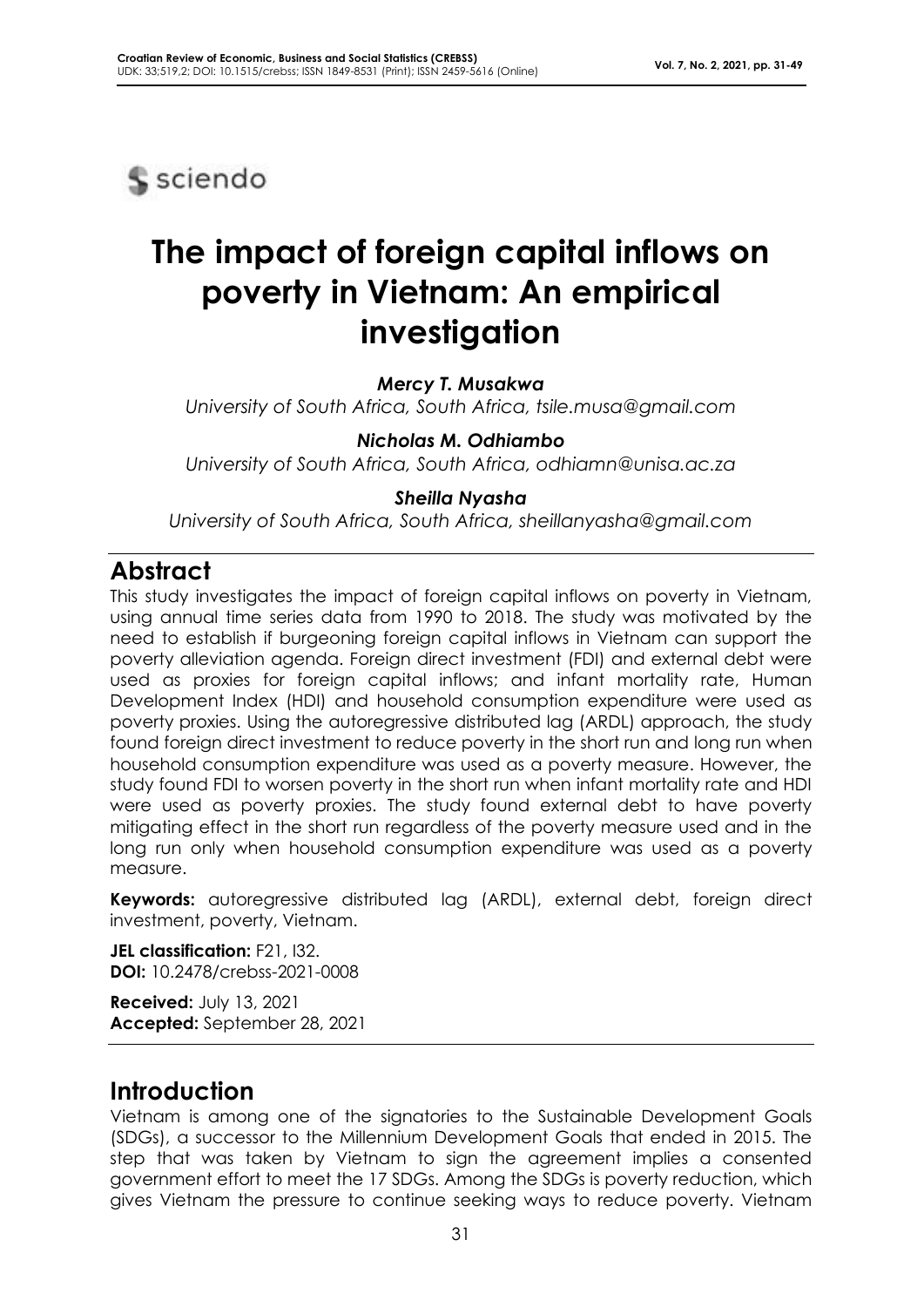has integrated the SDGs in the Socio-Economic Development Plans (SEDPs) focused on changing strategies and actions by ministers, provinces, and agencies (SDG Business Hub, 2020). The adoption of the Doi Moi in 1986 marked a turning point in Vietnam economic development and poverty reduction journey. The Doi Moi policies slowly but surely transformed Vietnam from a centrally planned economy into a market-oriented economy (Steer, 2020). Despite the spate of economic growth, coupled with poverty reduction, some regions in Vietnam still lag behind, with high poverty levels among the minority and ethnic groups (Steer, 2020).

Vietnam has made strides in reducing poverty, although the war against poverty is far from being over (Quyen, 2019). A cocktail of targeted poverty reduction programmes, such as, P-135, Hunger and Poverty Programme and the NTP-PR – health insurance for the poor; P-132 and P-134 – targeting Central Highlands to improve land ownership and housing conditions (Quyen, 2019) were rolled out. The poverty levels in Vietnam fell gradually, for instance, poverty headcount measured at \$1.90 declined from 52.9% in 1992 to 1.9% in 2018 (World Bank, 2020). This coincides with the time that Vietnam experienced a surge in FDI from 2.7% of gross domestic product (GDP) in 1990 to 6.3% in 2018 (World Bank, 2020). These developments have motivated this study to investigate whether Vietnam can benefit from the burgeoning foreign capital inflows in the fight against poverty.

The relationship between poverty and other macroeconomic variables has attracted attention from researchers in recent years due to the renewed efforts on poverty reduction spearheaded by the United Nations. Further, the SDGs also advocate mobilisation of resources from domestic and foreign sources to support sustainable development, especially in developing countries. A re-examination of the factors that help in the formulation of effective policies that achieve desired results of poverty reduction in Vietnam is pertinent. Among the studies that investigated the impact of external debt on poverty, there is overwhelming evidence of a positive impact of external debt on poverty (see Zaghdoudi and Hakimi, 2017; Akram, 2016; Oyedele, Emarah and Ogege, 2013). However, the same cannot be said with studies that have investigated the impact of FDI on poverty. The findings are divided among those that found a negative impact between the two (for example, Magombeyi and Odhiambo, 2018a; Soumare, 2015); those that found FDI to have no significant impact on poverty (Magombeyi and Odhiambo, 2018b); and those that found a positive impact of FDI on poverty (see Anetor, Esho and Verhoef, 2020). However, the scale is tilted towards the negative impact of FDI on poverty.

To improve the robustness of the results, this study uses three poverty proxies namely: infant mortality rate, which is a health poverty measure; household consumption expenditure, an income measure of poverty; and Human Development Index (HDI), a multidimensional measure of poverty. The study also uses two measures of foreign capital inflows, namely: foreign direct investment and external debt. Extant literature has examined the impact of the two foreign capital flows on poverty using one poverty proxy. Given the multidimensional nature of poverty, one poverty proxy may not give the true reflection of the relationship between capital inflows and poverty. This study departs from other studies by employing poverty proxies that capture varied dimensions of poverty that may alter the findings made in previous studies. Further, the impact of foreign capital flows on poverty is examined using the autoregressive distributed lag (ARDL) bounds approach, which gives the relationship in short run and long run time frames. This is useful in informing policy as it guides on timeframes (short run or long run) that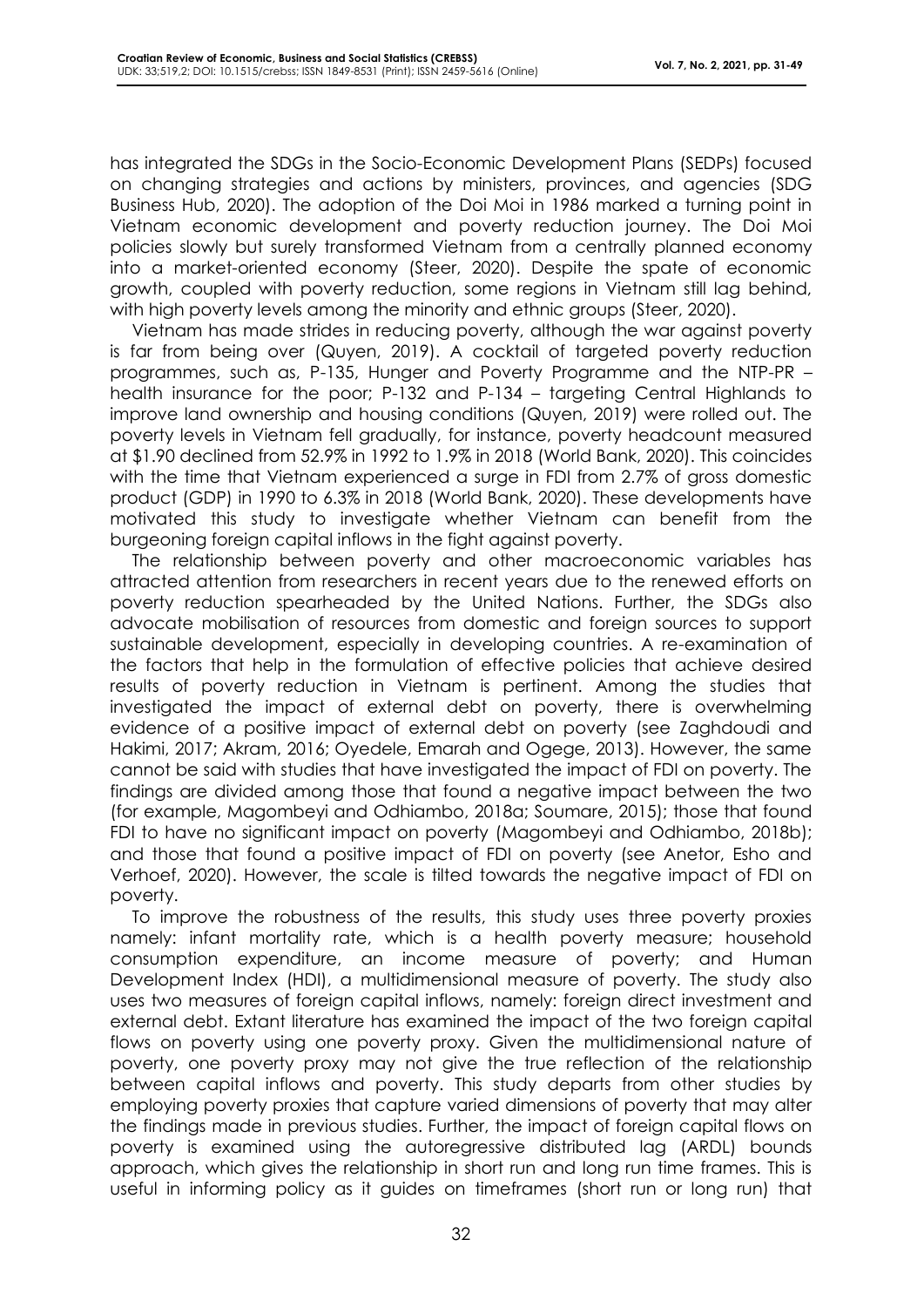capital inflows are most effective in reducing poverty. Apart from the long-run and short-run results, the ARDL approach has numerous advantages.

Vietnam was selected for this study because it is one of the signatories to the SDGs, hence findings from this study will inform poverty related policies. The question this study seeks to answer is whether Vietnam can harness the capital inflows to reduce poverty apart from high economic growth that has been experienced in the country; hence the objective of this study is to empirically examine the impact of capital inflows on poverty levels in Vietnam. The rest of the paper is structured as follows: Section two reviews related literature. Section three outlines the estimation techniques. The fourth section presents data analysis and the results, while the fifth section concludes the study.

# **Review of related literature Country-based literature**

Vietnam adopted the accelerated economic growth through the Five-Year Socio-Economic Development Plans. The current development plan covers 2016-2020 (IMF, 2006). The first Five-Year Social Economic Development Plan was rolled out in 2001- 2005 (IMF, 2006). The commitment of the Viennese government to poverty reduction was shown by a draft of a poverty reduction and growth strategy (German Development Institute, 2020). The Comprehensive Poverty Reduction and Growth Strategy (CPRGS) in Vietnam seeks to address the three dimensions of poverty, namely, opportunity, empowerment, and security (German Development Institute, 2020). The strategy aims to support high economic growth coupled with poverty reduction.

Vietnam implemented targeted poverty reduction policies to accelerate poverty reduction in the poorest districts and improve the livelihoods of the poor, especially the ethnic minority groups (UNDP, 2012). The P-135 and P-130 programmes targeted an improvement in living conditions of ethnic minorities; while P-132 and P-134 targeted Central Highlands to increase access to means of production, land, and improve housing conditions (UNDP, 2012). Further, targeted poverty reduction programmes also included the Hunger and Poverty Eradication Program (HEPR) and the health insurance for the poor 'NTP-PR' (UNDP, 2012). These programs have provided an opportunity for the poor to have access to the means of production and good health. Vietnam emerged to be one of the fast-growing countries, moving from a centralised economic system to an open economy. The government made great progress on economic development and poverty reduction through the Doi Moi that had encompassing reform programmes. The achievement of the Doi Moi is evident through the Vietnamese economic transformation from a low-income country to a lower-middle income country (UNDP, 2012).

In response to a suit of economic and poverty reduction policies that were implemented in Vietnam, poverty declined drastically from 52.9% in 1992 to 1.9% in 2018, when poverty headcount measure of \$1.90 per day is used (World Bank, 2020). The same trend is also mimicked when poverty is measured by poverty gap. The poverty gap, when measured at \$1.90 per day, declined from 16.5% in 1992 to 0.9% in 2018 (World Bank, 2020). Overall, Vietnam made great strides in poverty reduction as exhibited by poverty gap measured at \$3.20 and \$5.50, where single digits were recorded in 2018 (World Bank, 2020). Vietnam is among the success stories on the fight against poverty. Nevertheless, Vietnam is still pressing on with poverty reduction, especially among the ethnic minority groups under the Sustainable Development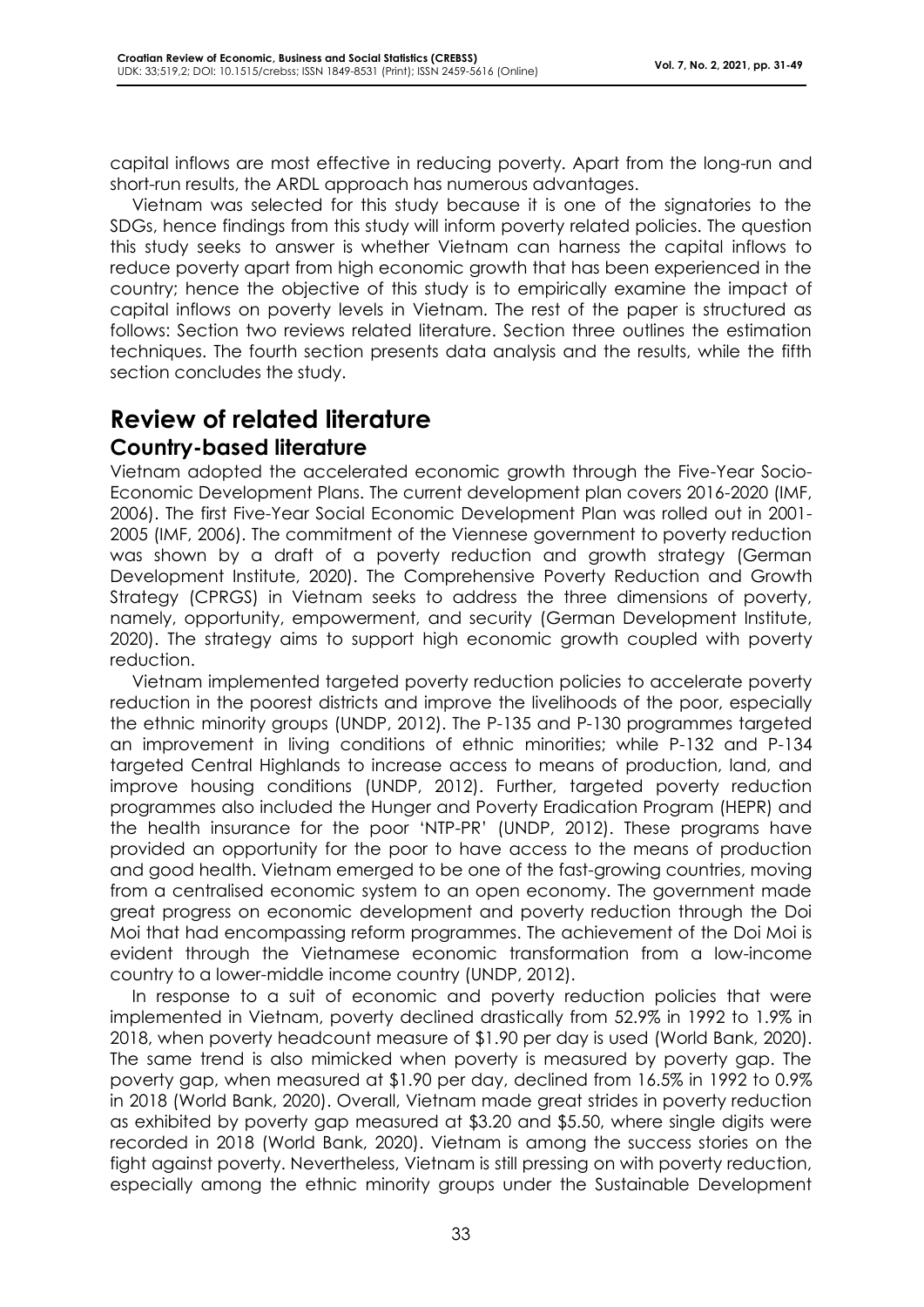auspices. Figure 1 shows the trends in poverty when measured by poverty headcount and poverty gap whereas Figure 2 presents the trends in Human Development Index (HDI) covering a period from 1990 to 2018.



Figure 1 Trends in poverty measures

Source: World Bank, 2020.



Figure 2 Trends in Human Development Index

Source: UNDP, 2020.

Poverty measured by the HDI improved steadily over the years as the country rolled out different policy packages targeted at accelerating economic growth, employment, and integration into the world economy. The HDI improved from 0.48 in 1990 to 0.69 in 2018, putting the country in the medium human development category (UNDP, 2020).

On the foreign capital front, the five-year plans that were implemented in Vietnam resulted in the country opening its economy, embracing market-based economy from a central system, attracting foreign capital inflows. The country established foreign relations and increased international commitments with international financial organisations (IMF, 2006). The opening up of the economy resulted in Vietnam signing a number of multilateral and bilateral agreements (IMF, 2006). Vietnam actively advanced interest in FDI inflows in the late 1980s under the Doi Moi policy (United Nations Conference on Trade and Development 'UNCTAD', 2008). This resulted in a transition of Vietnam from an isolated country that was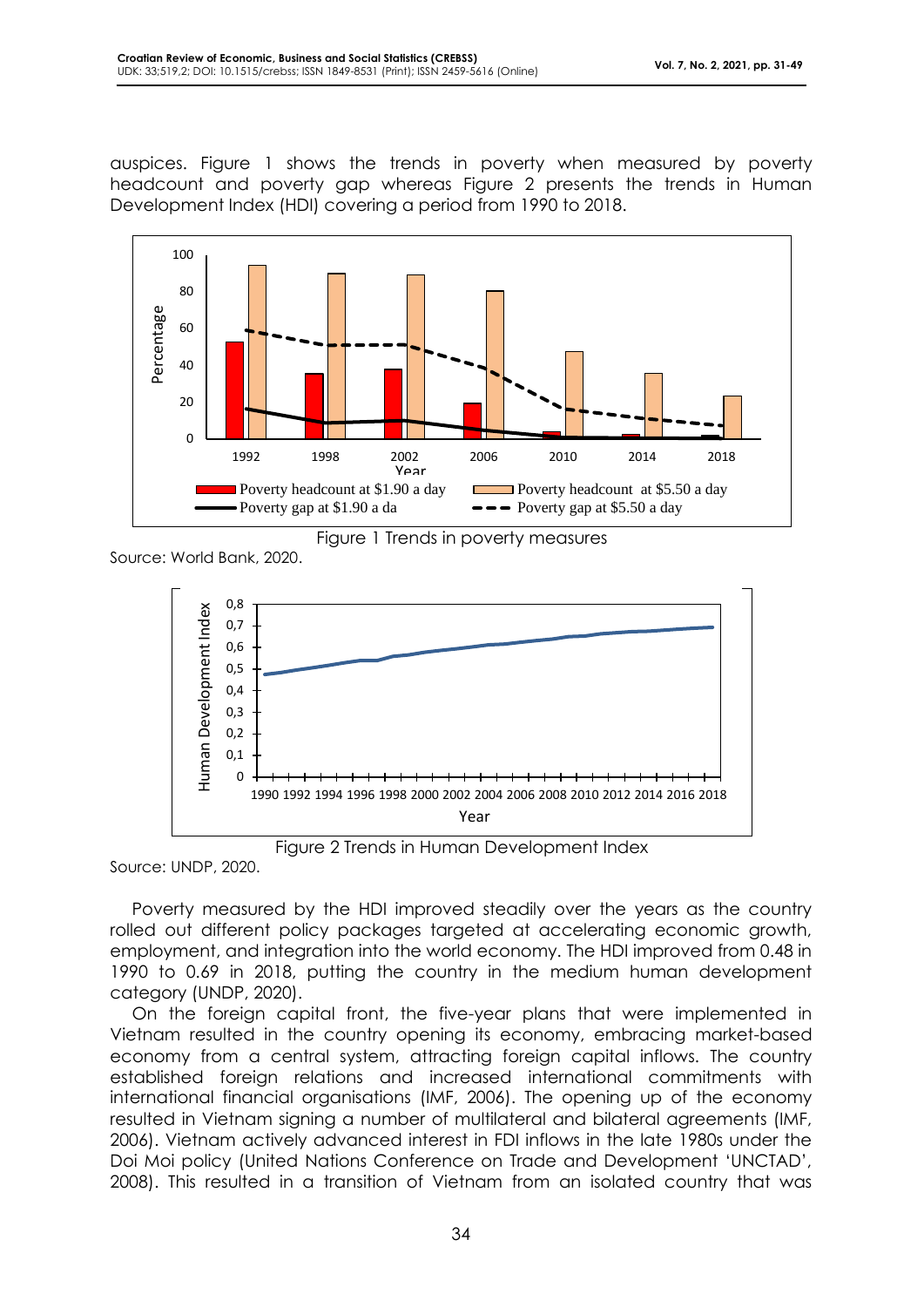centrally planned in the 1970s, into a dynamic and diversified economy integrated into the world economy in the 2000s (UNCTAD, 2008). The Doi Moi has gradually led to private participation in the economy and opening up of the economy to FDI (UNCTAD, 2008).

Vietnam joined a number of economic and trade agreements, such as the World Trade Organisation (WTO) in 2007 and the Asia-Pacific Economic Cooperation (APEC) in 1998 (UNCTAD, 2008). The Doi Moi policy gradually resulted in an increase in FDI inflows from 1987 (UNCTAD, 2008). The FDI has created employment, and has trained a number of people, thus building human capital (UNCTAD, 2008). Although reforms started with the Doi Moi in 1986, full gear legal and regulatory reforms came into effect with the negotiation for the accession to WTO in 1995 (UNCTAD, 2008). A number of reforms were done as a prerequisite to the accession to WTO in 2007 (UNCTAD, 2008). A major shift came with adoption of the Law on Investment and a new Law on Enterprises that strived to put domestic and foreign investors on the same footing (UNCTAD, 2008). Overall, measures implemented to attract FDI focused on boosting investment capital, technology transfer, creation of jobs and enhancing management skills (Steer, 2020).



Figure 3 Trends in foreign capital inflows in Vietnam Source: World Bank, 2020.

Foreign direct investment inflows into Vietnam were sluggish from 1980 but picked gradually from 1987, only to register significant inflows in 1990, where FDI as a percentage of GDP of 2.8% was received (World Bank, 2020). The inflow of FDI consistently increased and reached a peak in 1994 at 11.9%, before declining and maintaining an average of 6% until 2018 (World Bank, 2020). The opening up of the economy coincided with the surge in FDI (World Bank, 2020). Vietnam recorded an average of 73.8% of external debt stock as a percentage of GNI, with the most weight coming from 1991 to 1996 – the years of high external debt stock (World Bank, 2020). Figure 3 shows the trend in FDI and external debt from 1990.

### **Theoretical and empirical literature review**

The impact of external debt on poverty is indirect, through economic growth and reduction of resources available to the government to support social and economic activities such as social safety nets (Loko et al., 2003). Further, high external debt is expected to slow economic growth through reduction in investment described in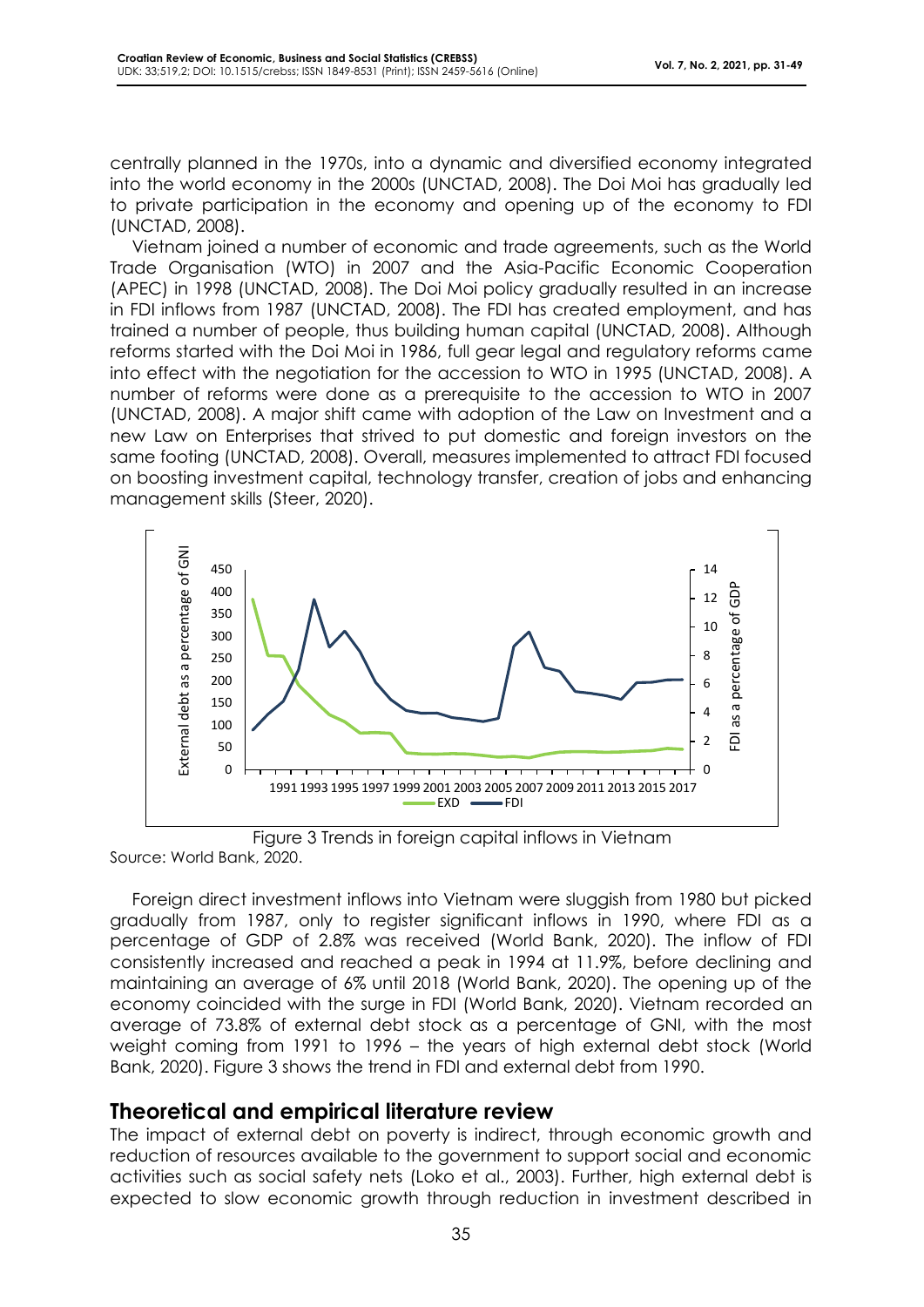debt overhang as larger and larger resources are channeled towards debt service (Krugman, 1988). Another debt overhang postulation explores the increased expectation that a large debt stock will be financed through the distortionary measures, such as inflation tax. Investors react by postponing or choosing other highrisk investments. The Debt Laffer curve illustrates that after a certain level of tax adjustment, beyond a given point, tax revenue begins to decline due to the factors described in the two strands of literature that explain debt overhang.

The linkage between FDI and poverty can be explained through direct and indirect relationships. The indirect relationship is achieved through economic growth where horizontal and vertical spill over from FDI firms support upstream and downstream local firms, resulting in an increase in output; technological advancement; enhanced marketing and management skills; and employment (Magombeyi & Odhiambo, 2017; Meyer, 2004; Gorg and Greenaway, 2004). The direct effect is achieved through the increase in government revenue as the FDI firm pays taxes. The overall impact of taxes paid by FDI subsidiaries depends on the net effect of the incentives that are given by government to attract them (Magombeyi & Odhiambo, 2017).

There is vast literature that has explored the impact of external debt on economic growth and that of FDI on economic growth. It is only in recent years that the attention of researchers shifted to explore a possible relationship between these two foreign capital inflows and poverty. This was heightened by the United Nations initiative on the Millennium Development Goals and the current Sustainable Development Goals that set targets on a plethora of sustainable development metrics in various social and economic areas. Among the studies that investigated the impact of external debt on poverty, there is overwhelming evidence of a positive impact of external debt on poverty (see Zaghdoudi and Hakimi, 2017; Akram, 2016; Oyedele et al., 2013; Loko et al., 2003), while those studies that explored the impact of FDI on poverty found mixed results with the scale tilted towards a poverty reducing effect of FDI (see, Magombeyi and Odhiambo, 2018a; 2018b; Soumare, 2015; Gohou and Soumare, 2012).

Zaghdoudi and Hakimi (2017) investigated the impact of external debt on poverty in a study on 25 developing countries using data from 2000 -2015. The study used poverty headcount of \$3.10 a day and external debt as a percentage of GNI. Employing a panel cointegration model, a strong positive impact was confirmed between poverty and external debt. Akram (2016) investigated the impact of public debt on economic growth and poverty in Bangladesh, India, Pakistan, and Sri Lanka. Using standard panel data, the study found that public external debt or external debt servicing has an insignificant relationship with income inequality.

Oyedele et al., (2013) investigated the impact of debt on poverty in Nigeria using a multiple regression analysis. Poverty was measured by public expenditure on social goods and services to GDP, while debt was measured by external debt to GDP. In the study, external debt and debt servicing were found to cause poverty. Loko et al. (2003) analysed the effect of external debt on poverty in low-income countries, using the general method of moments (GMM). Poverty proxies used in the study were life expectancy, infant mortality rate and gross primary enrolment rates. In the study, external debt was found to have limited adverse effect on non-income poverty indicators – life expectancy and infant mortality rate.

Studies that have investigated the impact of FDI on poverty have found mixed results. Some studies found a positive impact (see, Magombeyi and Odhiambo, 2018a; 2018b; Soumare, 2015; Gohou and Soumare, 2012), while others found a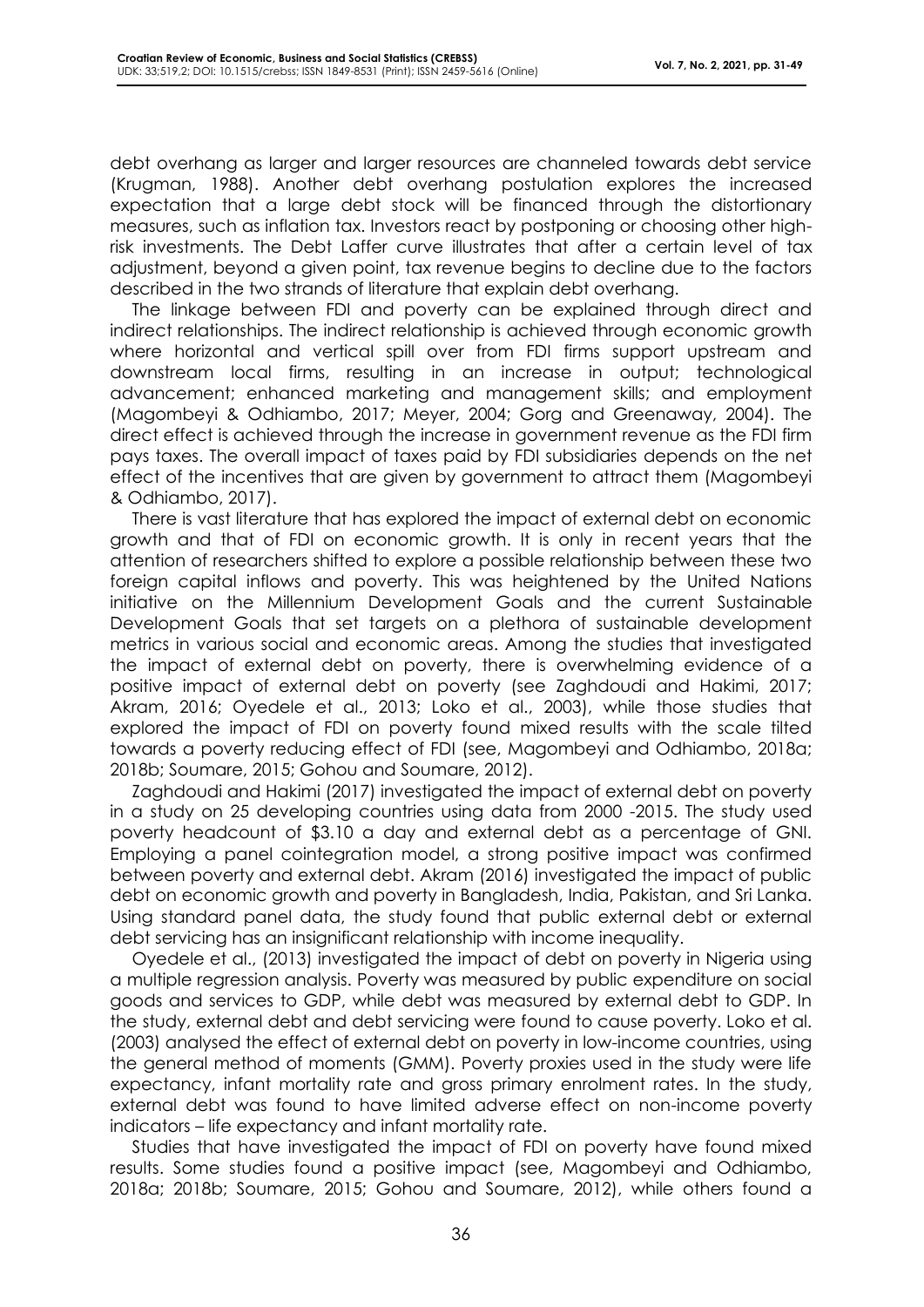negative impact of FDI on poverty (see, Anetor et al., 2020; Huang, Teng and Tsai, 2010). The last category of studies found FDI to have no impact on poverty (see, for example Akinmulegun, 2012). The findings from these studies affirm the need for a country-by-country study on the relationship between FDI and poverty, thus, making another study on Vietnam important in informing policy choices that are effective in reducing poverty.

Magombeyi and Odhiambo (2018a) in a study on South Africa, using infant mortality rate, household consumption expenditure and life expectancy as proxies for poverty, found FDI to have a positive impact on poverty reduction when poverty was measured by infant mortality rate. In the same study, FDI was found to have no impact on poverty when household consumption expenditure and life expectancy were used as poverty proxies. Magombeyi and Odhiambo (2018b) investigated the impact of FDI on poverty in Botswana using the ARDL approach. When life expectancy was used as proxy, a positive impact on poverty reduction was revealed in the short run. In the same vein, Soumare (2015) in a study on Northern African countries, found a positive association between poverty reduction and FDI. Fauzel, Seetanah and Sannassee (2015) found the same results in a study on sub-Saharan African countries using data from 1990 to 2010, poverty headcount as a poverty proxy, and panel vector error correction approach.

Gohou and Soumare (2012), in a study on Central and East African countries, employed HDI and GDP per capita as proxies for poverty and found FDI to have a negative impact on poverty. Shamim, Azeem and Naqvi (2014) found the same results in a study on Pakistan using poverty headcount as a proxy for poverty. Fowowe and Shuaibu (2014), in a study of 30 African countries, using poverty headcount as a proxy for poverty, found the same results as Gohou and Soumare (2012). In the same spirit, Ucal (2014) found FDI to reduce poverty in a study on 26 developing countries using unbalanced panel analysis with data spanning from 1990 to 2009. Although FDI was found to have a poverty mitigating effect, another relook into the relationship remains important because of the time lag from the time these studies were done; the poverty measures used and the sample size.

The second group of studies found FDI to worsen poverty. Anetor et al., (2020) investigated the impact of FDI, trade and foreign aid on poverty in 29 sub-Saharan African countries using Feasible Generalised Least Squares (FGLS). In the study, FDI was found to have negative effects on poverty reduction. Magombeyi and Odhiambo (2018b) found the same results as Anetor et al. (2020) in a study on Botswana. Employing ARDL approach, FDI was found to worsen poverty when life expectancy was used as a poverty reduction proxy in the long-run. The same study also found a negative impact of FDI on poverty reduction when household consumption expenditure was used as a measure of poverty, in the short run. The same findings were obtained in separate studies by Huang et al. (2010) in East Asia and Latin America and Ali, Nishat and Anwar (2010) in a study on Pakistan.

The third group of studies found FDI to have an insignificant impact on poverty. Magombeyi and Odhiambo (2018b) in a study on the impact of FDI on poverty reduction in Botswana using household consumption expenditure as a proxy, found an insignificant impact in the long run. The same study also found insignificant relationship between poverty and FDI when infant mortality rate was used as a proxy. In the same vein, Gohou and Soumare (2012) found FDI to have an insignificant impact on poverty in Southern and Northern regions in Africa.

The findings from studies reviewed show a variation depending on the study period, poverty proxy used, methodology employed and the study area under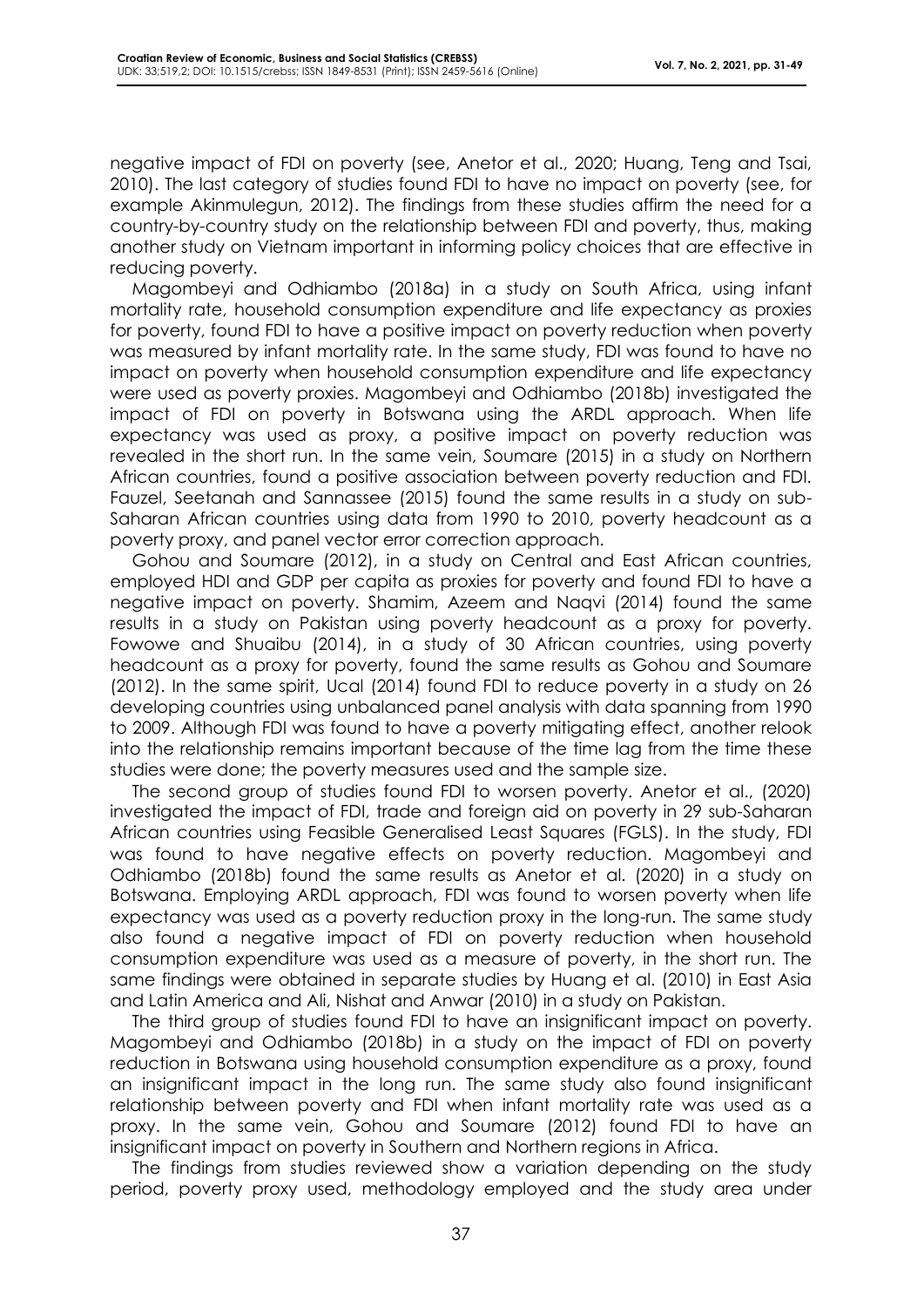consideration. Given the dynamic changes that take place in the economic, social, and political spaces, another study on the impact of foreign capital inflows on poverty will inform policy in Vietnam on its poverty reduction journey, in general, and among the country's ethnic minorities, in particular.

# **Estimation techniques ARDL approach to cointegration**

In this study the ARDL bounds testing approach is used because of a number of advantages it has. The ARDL-bounds approach is based on a joint F-statistic with a non-standard distribution (Pesaran et al., 2001). The ARDL approach to cointegration involves an OLS estimation of the ARDL model to establish long-run relationship. This stage involves construction of the unrestricted error correction model and the testing of the lagged level variables for a long-run relationship (see Pesaran et al. 2001). The ARDL model based on two sets of critical values, an upper bound and a lower bound. If the calculated F-statistic is above the upper bound critical value, the null hypothesis of no long-run relationship is rejected and cointegration is confirmed, while in the case of the F-statistic falling below the lower bound, the hull hypotheses of no cointegration cannot be rejected (Pesaran et al., 2001). When the calculated F-statistic falls between the lower and the upper bound, the results are inconclusive (Pesaran et al., 2001). The critical values provided by Pesaran el al. (2001) are suitable for samples between 500 and 1000 and 20 000 to 40 000 replications (Narayan, 2005). Given the small sample in this study, critical values developed by Narayan (2005) are used for a sample of 30. The critical values are also reported in Table 2. The advantages of the ARDL approach include: robustness in small samples; the approach uses a single reduced form equation compared to some approaches that use a system of equation like the Johansen and Juselius (1990); the ARDL approach does not require all variables to be integrated on the same order, a combination of variables integrated of order 0 [I (0)], order one [I(1)] or fractionally integrated can be used (Pesaran, Shin and Smith, 2001).

### **Variable description**

The main variables of interest in this study are foreign capital inflows and poverty. Three poverty proxies namely, infant mortality rate, household consumption expenditure and human development index are used in this study. Infant mortality rate is measured by the number of infant deaths per 1000 births; human development index is a composite measure of living standard, life expectancy and schooling; and household consumption expenditure is expressed as a percentage of GDP. Foreign capital flows are measured by foreign direct investment (FDI) as a percentage of GDP and external debt (EXD) as a percentage of gross national income. The impact of FDI on poverty is expected to vary depending on the measure of poverty used. While the impact is anticipated to be negative when poverty is proxied infant mortality rate, it is expected to be positive when poverty is measured in terms of HDI and household consumption expenditure. In the same vein, external debt is expected to have a negative impact on HDI and household consumption expenditure but a positive impact on infant mortality rate.

Other control variables included in the study are: i) trade balance as a percentage of GDP (TR); which captures the trade volume of a country with external parties. A positive relationship is expected between trade balance and poverty – measured by HDI and household consumption expenditure and a negative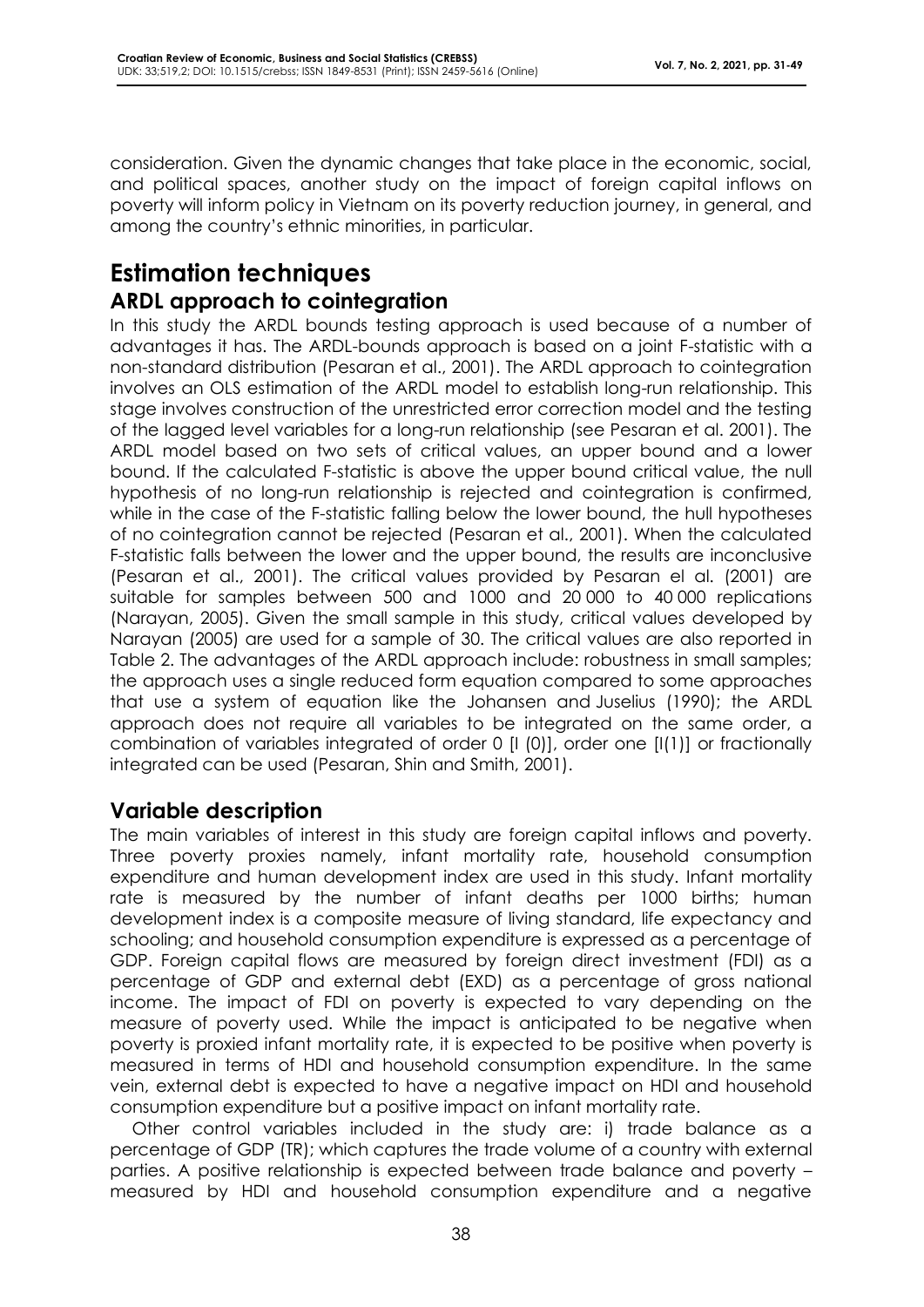relationship when poverty is measured by infant mortality rate; ii) economic growth (GDPR), proxied by real GDP growth rate, which captures standards of living. A positive impact is expected when poverty is measured by HDI and household consumption expenditure, and a negative impact is anticipated when poverty is measured by infant mortality rate; iii) education (EDU), captured by gross primary school enrolment. Education is expected to reduce poverty; and iv) price level (INFL) measured by GDP deflator. Price level is expected to worsen poverty levels.

### **Models**

This study employs two (2) models to investigate the impact of foreign capital inflows on poverty in Vietnam. Model 1 investigates the impact of FDI on poverty when poverty is measured by human development index (HDI), household consumption expenditure (HCE) and infant mortality rate (INFA) respectively, whilst holding the control variables the same. Model 2 captures the impact of external debt on poverty when poverty is measured by HDI, HCE and INFA respectively, whilst keeping control variables the same. The ARDL model specification are given in Equations 1 and 2.

ARDL General Model Specification:

$$
\Delta P_{nt} = \vartheta_{0} + \sum_{i=1}^{n} \vartheta_{1i} \Delta P_{nt-i} + \sum_{i=0}^{n} \vartheta_{2i} \Delta FDI_{t-i} + \sum_{i=0}^{n} \vartheta_{3i} \Delta GDPR_{t-i} + \sum_{i=0}^{n} \vartheta_{4i} \Delta TRD_{t-i} + \sum_{i=0}^{n} \vartheta_{5i} \Delta EDU_{t-i} + \sum_{i=0}^{n} \vartheta_{6i} \Delta INFL_{t-i} + \vartheta_{7} P_{nt-1} + \vartheta_{8} FDI_{t-1} + \vartheta_{9} GDPR_{t-1} + \vartheta_{10} TRD_{t-1} + \vartheta_{11} EDU_{t-1} + \vartheta_{12} INFL_{t-1} + \mu_{1t} + \Delta P_{nt} = \beta_{0} + \sum_{i=1}^{n} \beta_{1i} \Delta P_{nt-i} + \sum_{i=0}^{n} \beta_{2i} \Delta EXD_{t-i} + \sum_{i=0}^{n} \beta_{3i} \Delta GDPR_{t-i} + \sum_{i=0}^{n} \beta_{4i} \Delta TRP_{t-i} + \sum_{i=0}^{n} \beta_{5i} \Delta EDU_{t-i} + \sum_{i=0}^{n} \beta_{6i} \Delta INFL_{t-i} + \beta_{7} P_{nt-1} + \beta_{8} FDI_{t-1} + \beta_{9} GDPR_{t-1}
$$
\n(2)

where  $P_n$  is poverty and takes the value of HDI – Human Development Index, HCE – household consumption expenditure and INFA – infant rate in each of the equations where foreign direct investment (FDI) and external debt (EXD) are key explanatory variables, whilst the control variables remain the same. The control variables are GDPR-real Gross Domestic Product, TRD-trade balance, EDU-education, and INFLinflation.  $\vartheta_0$  and- $\beta_0$  are constants,  $\vartheta_1 - \vartheta_5$  and  $\beta_1 - \beta_5$  are coefficients and  $\varepsilon$  is the error term.

The error correction specification of Equations 1 and 2 are given in Equation 3 and 4, respectively:

$$
\Delta P_{nt} = \vartheta_0 + \sum_{i=1}^{n} \vartheta_{1i} \Delta P_{nt-i} + \sum_{i=0}^{n} \vartheta_{2i} \Delta FDI_{t-i} + \sum_{i=0}^{n} \vartheta_{3i} \Delta GDPR_{t-i} + \sum_{i=0}^{n} \vartheta_{4i} \Delta TRD_{t-i} + \sum_{i=0}^{n} \vartheta_{5i} \Delta EDU_{i-1} + \sum_{i=0}^{n} \vartheta_{6i} \Delta PNFL_{t-i} + y_1 ECM_{t-1} + \mu_{1t}
$$
\n(3)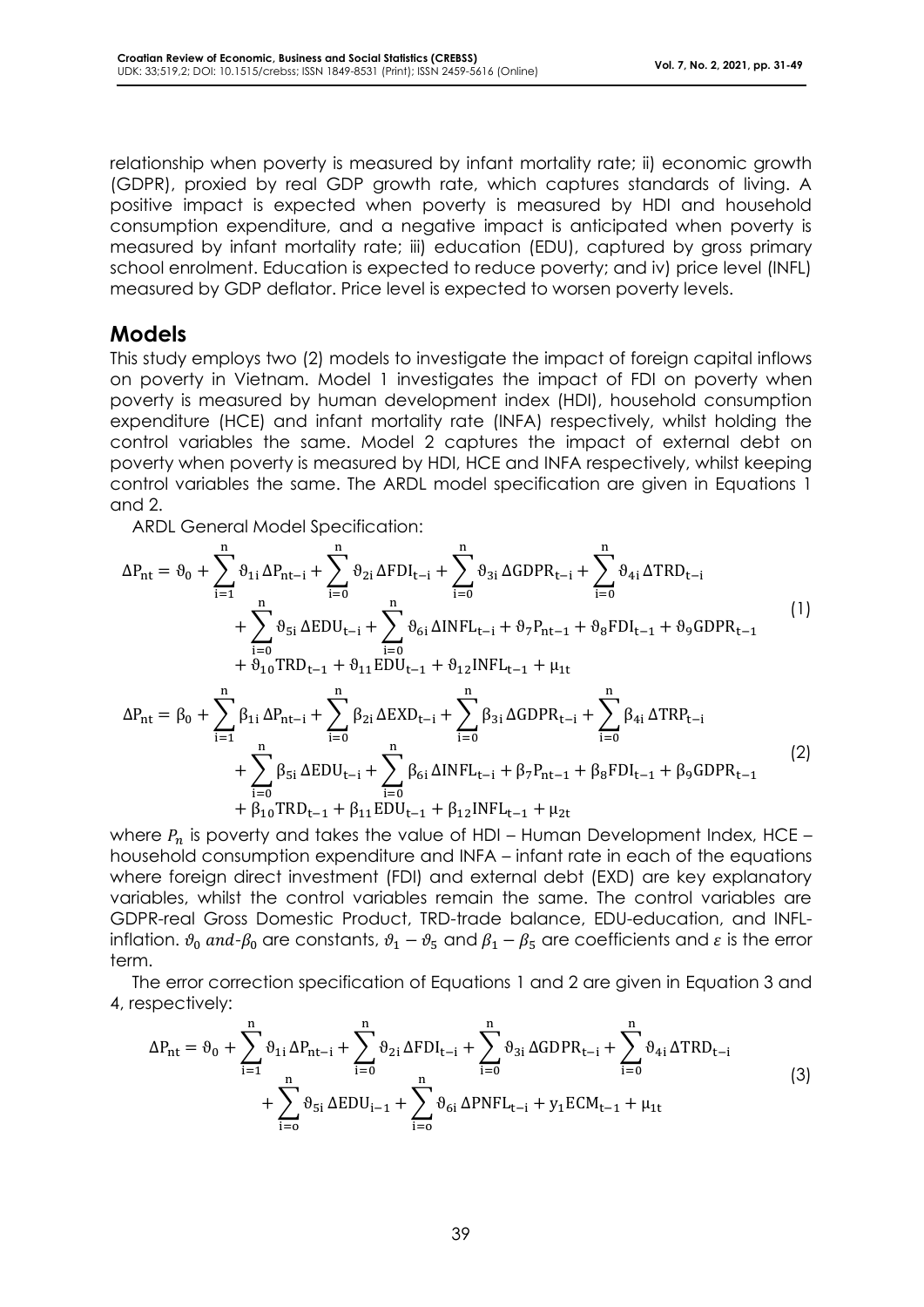$$
P_{nt} = \beta_0 + \sum_{i=1}^{n} \beta_{1i} \Delta P_{nt-i} + \sum_{i=0}^{n} \beta_{2i} \Delta EXD_{t-i} + \sum_{i=0}^{n} \beta_{3i} \Delta GDPR_{t-i} + \sum_{i=0}^{n} \beta_{4i} \Delta TRD_{t-i} + \sum_{i=0}^{n} \beta_{5i} \Delta EDU_{i-1} + \sum_{i=0}^{n} \beta_{6i} \Delta PNFL_{t-i} + y_2 ECM_{t-1} + \mu_{2t}
$$
\n
$$
(4)
$$

where  $\vartheta_{1i} - \vartheta_{6i}$  and  $y_1$  and  $y_2$  are coefficients,  $ECM_{t-1}$  is lagged error correction term,  $\mu_t$  is white noise error term and the rest of the variables are as defined in Equations 1 and 2.

### **Data Sources**

Annual time series data from 1990 to 2018 was used to investigate the impact of foreign capital inflows on poverty in Vietnam. Infant mortality rate (INFA), trade balance (TRD), GDP growth rate (GDPR), foreign direct investment (FDI), external debt (EXD) and gross primary school enrolment (EDU) data was extracted form World Bank Development Indicators (World Bank, 2020). Human Development Index data was obtained from United Nations Development Programme (UNDP, 2020). Microfit 5.0 was used for data analysis.

# **Results**

### **Unit Root Test**

Although the ARDL bounds testing approach does not require pretesting of variables for stationarity, unit root tests were done to ascertain that the variables included in the models are not integrated of an order greater than one – as the approach falls away with variables integrated of an order greater than 1. Two-unit root tests were used in this study, namely, Dickey Fuller Generalised Least Squares (DF-GLS) and Phillips Perron (PP). The results of the unit root tests are reported in Table 1.

| <b>ADF-GLS Test</b> |              |                          |                          |                    | PP Test            |                    |              |                    |
|---------------------|--------------|--------------------------|--------------------------|--------------------|--------------------|--------------------|--------------|--------------------|
| Variable            |              | Stationarity of Variable |                          | Stationarity<br>Оf |                    | Stationarity<br>of |              | Stationarity<br>Οf |
|                     | in Levels    |                          | Variable                 | First<br>in        | Variable in Levels |                    | Variable     | in<br>First        |
|                     |              |                          | <b>Difference</b>        |                    |                    |                    |              |                    |
|                     | Without      | With                     | Without                  | With               | Without            | With               | Without      | With               |
|                     | Trend        | Trend                    | Trend                    | Trend              | Trend              | Trend              | Trend        | Trend              |
| <b>HDI</b>          | $-0.4063$    | $-0.7599$                | $-2.4124**$              | $-6.7889***$       | $-1.6107$          | $-3.0173$          | $-8.6046***$ | $-8.7079***$       |
| <b>INFA</b>         | $-0.9425$    | $-0.8598$                | $-2.3661*$               | $-2.9121*$         | $-1.1947$          | $-1.7316$          | $-8.8084***$ | $-5.9200**$        |
| <b>HCE</b>          | $-1.3139$    | $-1.5878$                | $-3.5224***$             | $-4.6460***$       | $-1.7032$          | $-2.2657$          | $-3.9566**$  | $-4.4938***$       |
| <b>FDI</b>          | $-2.2887**$  | $-2.5286***$             |                          | $-4.9438***$       | $-2.6760*$         | $-2.6092$          |              | $-4.7709***$       |
| <b>EXD</b>          | $-4.1328***$ | $-5.8740***$             | $\overline{\phantom{a}}$ |                    | $-4.2533***$       | $-5.979***$        |              |                    |
| <b>GDPR</b>         | $-2.1991**$  | $-3.0216**$              |                          |                    | $-2.6753*$         | $-3.0541*$         |              |                    |
| <b>TRD</b>          | $-0.8685$    | $-3.8213**$              | $-2.5727**$              |                    | $-6.7717***$       | $-6.7829***$       |              |                    |
| EDU                 | $-3.8271***$ | $-3.8573***$             |                          |                    | $-1.6219$          | $-1.6271$          | $-2.8855*$   | $-3.5676*$         |
| PL                  | $-0.6629$    | $-1.46885$               | $-1.9792**$              | $-5.8907***$       | $-7.5940***$       | $-8.7394***$       |              |                    |

|--|

Note: \*, \*\* and \*\*\* denote stationarity at 10%, 5% and 1% significance levels respectively.

The unit root results presented in Table 1 reveal that all variables are stationary in their levels or in first difference. The results give a green light to proceed with the ARDL approach on the analysis of the impact of foreign capital inflows on poverty in Vietnam. To proceed with the analysis, the next step is to test for cointegration. The cointegration results are specified in Table 2.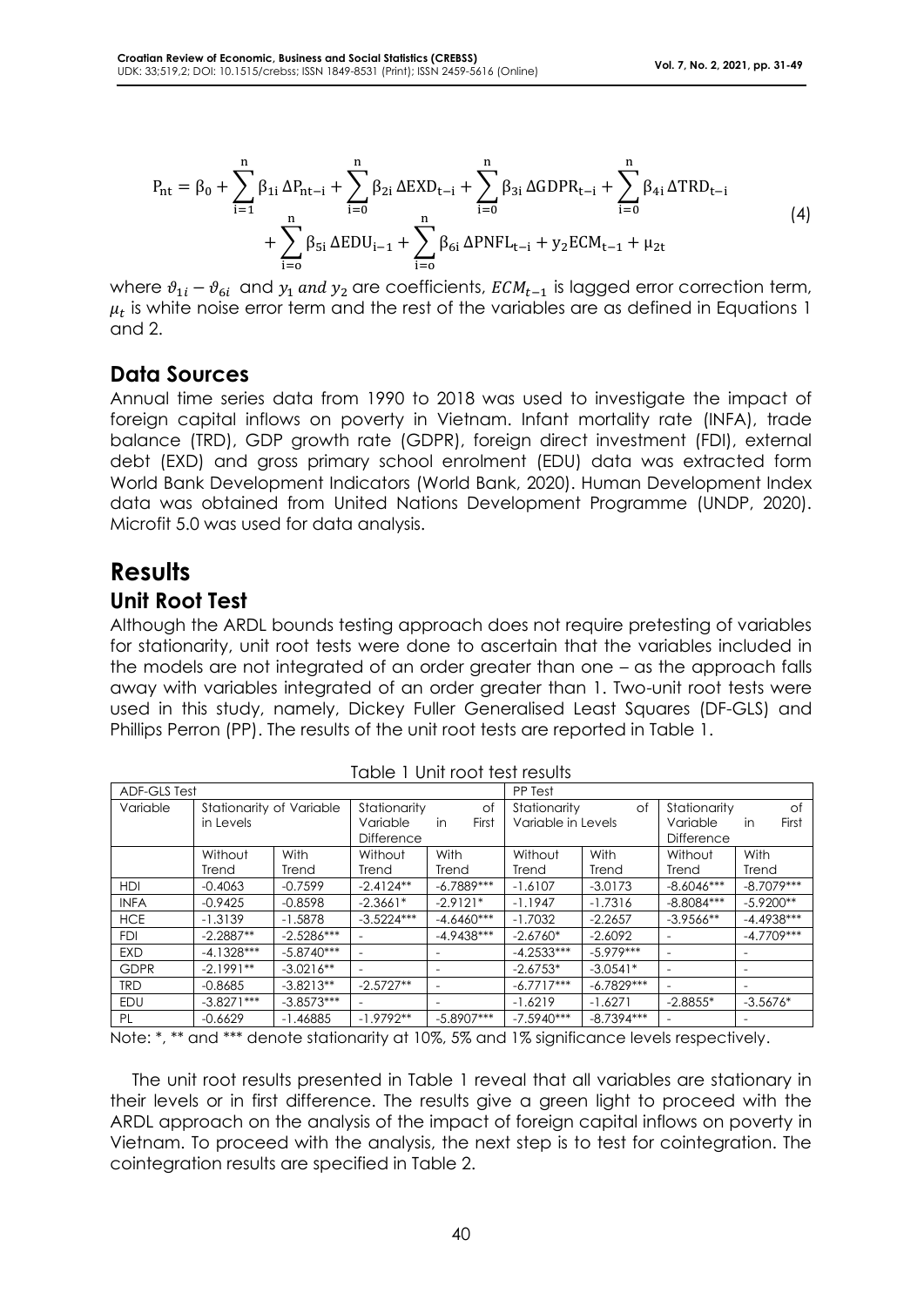### **ARDL bound test to cointegration**

The results of the bounds test for cointegration for Function 1-6 are presented in Table 2.

| <u>Napid 2 Obimbyrahon nosons ania ohnodr raibos</u> |                                                                  |                                |                                     |             |          |                         |              |              |              |
|------------------------------------------------------|------------------------------------------------------------------|--------------------------------|-------------------------------------|-------------|----------|-------------------------|--------------|--------------|--------------|
| CIF proxy                                            | Independent<br>Variables                                         |                                | Function                            | F-statistic |          | Cointegration<br>Status |              |              |              |
| Foreign                                              | HDI                                                              |                                | F (HDI   FDI, GDPR, EDU, TRD, INFL) | $5.2714**$  |          | Cointegrated            |              |              |              |
| <b>Direct</b>                                        | <b>HCE</b>                                                       |                                | F (FDI   GDPR, EDU, TRD, INFL       |             |          | 3.9478*                 |              |              | Cointegrated |
| Investment<br>(FDI)                                  | <b>INFA</b>                                                      |                                | F (FDI   GDPR, EDU, TRD, INFL       |             |          | 5.7988**                |              | Cointegrated |              |
| External                                             | HDI                                                              |                                | F (EXD   GDPR, EDU, TRD, INFL       |             |          | 4.1853*                 |              | Cointegrated |              |
| Debt                                                 | <b>HCE</b>                                                       |                                | F (EXD   GDPR, EDU, TRD, INFL)      | 4.9893**    |          | Cointegrated            |              |              |              |
| (EXD)                                                | <b>INFA</b>                                                      | F (EXD   GDPR, EDU, TRD, INFL) |                                     |             | 4.6138** |                         | Cointegrated |              |              |
|                                                      | Asymptotic Critical Values (unrestricted intercept and no trend) |                                |                                     |             |          |                         |              |              |              |
| (2001:300)<br>et<br>al.<br>Pesaran                   |                                                                  |                                | 10%                                 |             | 5%       |                         | 1%           |              |              |
| (Table CI<br>critical values<br>(iii)                |                                                                  |                                | 1(0)                                | (1)         | (0)      | (1)                     | (0)          |              | (1)          |
| Case III)                                            |                                                                  |                                | 2.26                                | 3.35        | 2.62     | 3.79                    | 3.41         |              | 4.68         |
|                                                      | Narayan (2005) critical vales                                    |                                | 2.58                                | 3.86        | 3.13     | 4.61                    | 4.54         |              | 6.37         |

Table 2 Cointegration results and critical values

Note: \*, \*\* and \*\*\* denote statistical significance at 10%, 5% and 1% levels respectively.

The F-statistic for each function is compared to the critical values, also provided in the table. If the F-statistic is greater than the I (1) bound at 1%, 5% or 10% significance level, cointegration is confirmed. However, if the F-statistics is less than I (0) bound, no cointegration is confirmed. The results of the cointegration test, using the critical values by Narayan (2005), displayed in Table 2, confirm the presence of cointegration across all the functions, implying the presence of a long-run relationship among the variables in each function.

### **Coefficient estimation**

Confirmation of cointegration in the six functions, as specified in Table 2, implies that the study proceeds to the estimation of coefficients – both long-run and short-run coefficients. This is done using the ARDL procedure. Selection of optimal lags for variables in the equations was done using the Schwarz Bayesian Information Criteria (SIC) or the Akaike Information Criteria (AIC), depending on the approach that gives the most parsimonious result. The optimal lag length selected for Function1 is ARDL (2, 2, 1, 0, 0, 1), based on SIC; for Function 2, it is ARDL (1, 0, 0, 0, 0, 1), based on AIC; for Function 3, it is ARDL (1,0, 2, 0,0,0), based on SBC; for Function 4, it is ARDL (1, 2, 1,0, 2, 2), based on AIC; for Function 5, ARDL (1, 0, 2, 0, 0, 2), based on SIC; and for Function 6, ARDL (1, 2, 0, 1, 2, 1), based on SIC. The long-run and short-run coefficients for Functions 1-3 are reported in Tables 3 and 4, while Tables 5 and 6 show long-run and short-run coefficients for Function 4-6.

Table 3 and Table 4 report long-run and short-run results, respectively when poverty is measured by HDI, household consumption expenditure (HCE) and infant mortality rate (INFA) with FDI being the variable of interest. The results show that FDI has a positive impact on poverty – FDI leads to poverty reduction – both in the long run and in the short run when household consumption expenditure is used as a proxy. This is shown by a statistically significant coefficient at 5% and 10% level of significance in the long run and short run, respectively. Magombeyi and Odhiambo (2018a) in a study on South Africa and Fauzel et al. (2015) in a separate study on sub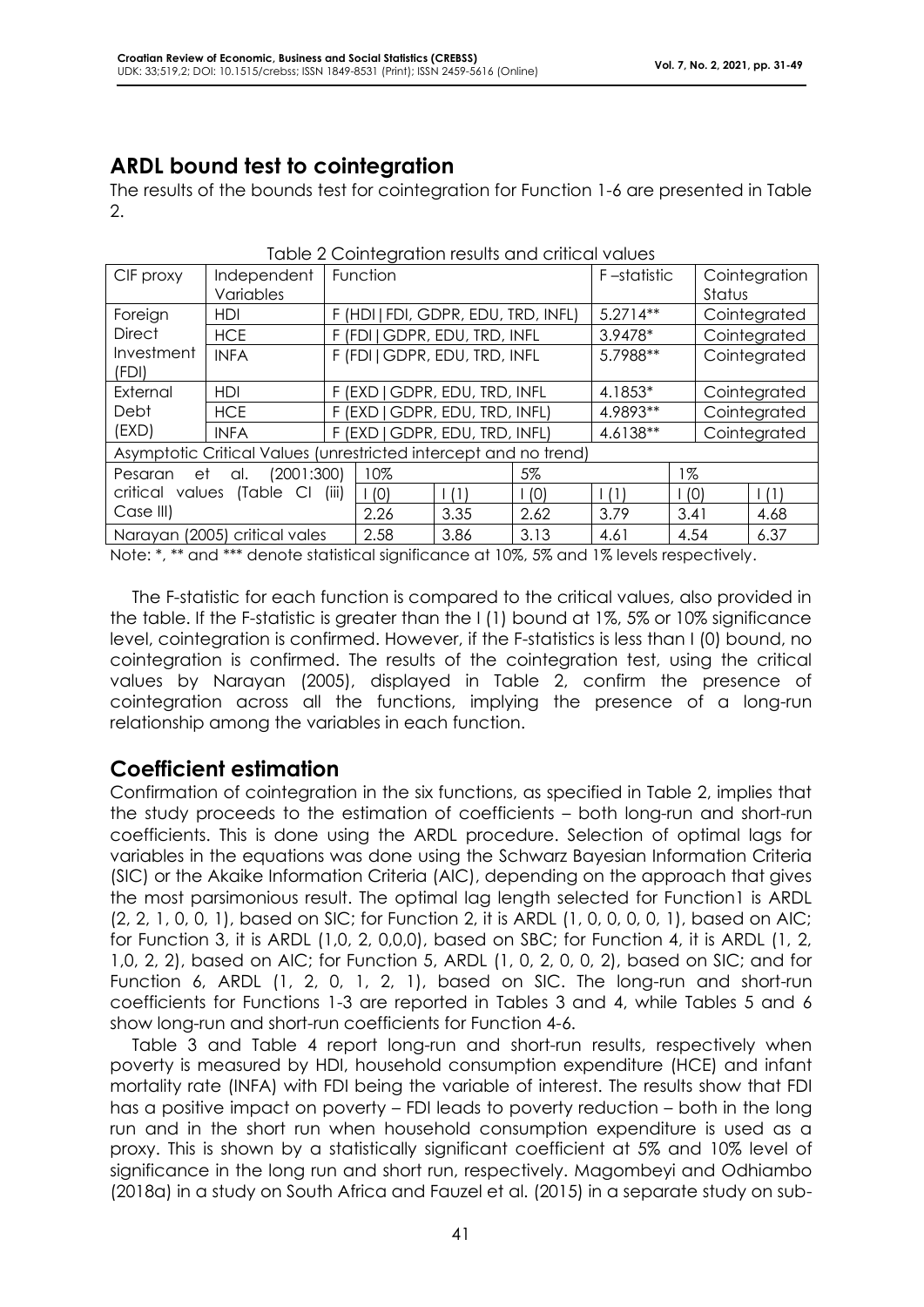Saharan African countries found the same results. Past HDI was also found to have a significant impact on current HDI. Thus, past poverty reduction measures have an important impact on the current poverty reduction efforts. This implies that Vietnam policy makers should press on with poverty alleviation policies and benefit from the dividend of past effort.

| Variables   | Dependent<br>Function 1:<br>variable HDI ARDL (2, 2, 1,<br>(0, 0, 1) |           | Function 2: Dependent<br>variable HCE<br>ARDL (1, 0, 0, 0, 0, 1) |           | Function 3: Dependent<br>variable INFA<br>ARDL (1, 0, 2, 0, 0, 0) |           |
|-------------|----------------------------------------------------------------------|-----------|------------------------------------------------------------------|-----------|-------------------------------------------------------------------|-----------|
| Regressors  | Coefficient                                                          | T-ratio   | Coefficient                                                      | T-ratio   | Coefficient                                                       | T-ratio   |
| C           | $0.9565***$                                                          | 5.8637    | 64.3467*                                                         | 1.9163    | 65.0178***                                                        | 5.5420    |
| <b>FDI</b>  | 0.0062                                                               | 1.9030    | $0.4100**$                                                       | 2.7785    | $0.4722***$                                                       | 3.3650    |
| <b>GDPR</b> | $0.0109*$                                                            | 8481. ا   | $0.3640*$                                                        | 1.8478    | $-0.8630**$                                                       | $-2.1501$ |
| <b>TRD</b>  | 0.4524                                                               | 1.2151    | 0.0679                                                           | 0.4793    | $-0.0859***$                                                      | $-4.1510$ |
| <b>EDU</b>  | $-0.0030**$                                                          | $-2.5081$ | $-0.2045*$                                                       | $-1.8398$ | $-0.4318***$                                                      | 3.4505    |
| PL          | 0.3248                                                               | 0.9455    | $-0.0241$                                                        | $-0.2480$ | $0.0965***$                                                       | $-3.8772$ |

#### Table 3 Long-run results when FDI is used as a key independent variable

Note: \*, \*\* and \*\*\* denote stationarity at 10%, 5% and 1% significance levels, respectively.

#### Table 4 Short-run results when FDI is a key explanatory variable

|               |                                                            |           | <u>POND TURN MUSCUL MUSCULI DI DU ANDI CAPIGNONI TURNI TURNO</u> |           |                             |                    |  |
|---------------|------------------------------------------------------------|-----------|------------------------------------------------------------------|-----------|-----------------------------|--------------------|--|
| Variables     | Function 1: Dependent                                      |           | Function 2: Dependent                                            |           | Function 3: Dependent       |                    |  |
|               | variable HDI                                               |           | variable HCE                                                     |           | variable INFA               |                    |  |
|               | ARDL (2, 2, 1, 0, 0, 1)                                    |           | ARDL (1, 0, 0, 0, 0, 1)                                          |           |                             | ARDL (1,0,2,0,0,0) |  |
| Regressors    | Coefficient                                                | T-ratio   | Coefficient                                                      | T-ratio   | Coefficient                 | T-ratio            |  |
| dHDI1         | $0.5963***$                                                | $-3.3636$ |                                                                  |           |                             |                    |  |
| dFDI          | $-0.1449**$                                                | 2.5218    | $0.3329*$                                                        | 2.0952    | $0.0297***$                 | 3.5400             |  |
| dFDI1         | $-0.7002$                                                  | $-1.5556$ |                                                                  |           |                             |                    |  |
| <b>dGDPR</b>  | $-0.0012$                                                  | $-1.5711$ | $0.3220*$                                                        | 1.9750    | $-0.0167$                   | $-0.8510$          |  |
| dGDPR1        |                                                            |           |                                                                  |           | $0.0310*$                   | 1.7642             |  |
| <b>dTRD</b>   | 0.7701                                                     | 0.8908    | 0.0160                                                           | 0.5440    | $-0.0054**$                 | $-3.2316$          |  |
| dEDU          | $-0.5169*$                                                 | $-1.7822$ | $-0.0482*$                                                       | $-1.7982$ | $-0.02724***$               | $-6.2075$          |  |
| dPL           | 0.4832                                                     | 0.0335    | $-0.0277$                                                        | $-0.4253$ | $0.0061***$                 | 5.5698             |  |
| $dECM$ $(-1)$ | $-0.1702*$                                                 | $-1.8998$ | $-0.23606**$                                                     | $-2.1787$ | $-0.0631***$                | $-5.0086$          |  |
|               | $R$ -squared $-0.712$                                      |           | $R$ -squared $-0.7392$                                           |           | $R$ -squared $-0.988$       |                    |  |
|               | $R$ -Bar squared $-0.651$                                  |           | $R$ -bar squared $- 0.6195$<br>S.E. of regression $-1.3763$      |           | R-bar squared - 0.982       |                    |  |
|               | S.E. of regression $-0.002$                                |           |                                                                  |           | S.E. of regression $-0.067$ |                    |  |
|               | $AIC - 114.806$                                            |           | $AIC - -50.1952$                                                 |           | $AIC - 31.174$              |                    |  |
|               | $SBC - 107.031$<br>$DW - 2.171$<br>Residual sum of squares |           | $SBC - -55.3786$                                                 |           | $SBC - 25.343$              |                    |  |
|               |                                                            |           | $DW - 1.9958$                                                    |           | $DW - 1.7801$               |                    |  |
|               |                                                            |           | Residual sum of squares -                                        |           | Residual sum of squares     |                    |  |
|               | $-0.132$                                                   |           | 36.0005                                                          |           | $-0.081$                    |                    |  |
|               |                                                            |           |                                                                  |           |                             |                    |  |

Notes: \*, \*\* and \*\*\* denotes stationarity at 10%, 5% and 1% significance levels respectively.

Further analysis of results reveals that FDI worsens poverty in the short run when HDI was used as a proxy and in both the long run and the short run when infant mortality rate was used as a proxy. A possible explanation for this result could be the stiff competition brought by FDI companies that causes a scale down or closure of domestic companies. Those results in loss of jobs and the poor are trapped in unemployment as they do not possess skills required by the new competitors. Other studies that found the same results are Anetor et al., (2020) and Magombeyi and Odhiambo (2018b).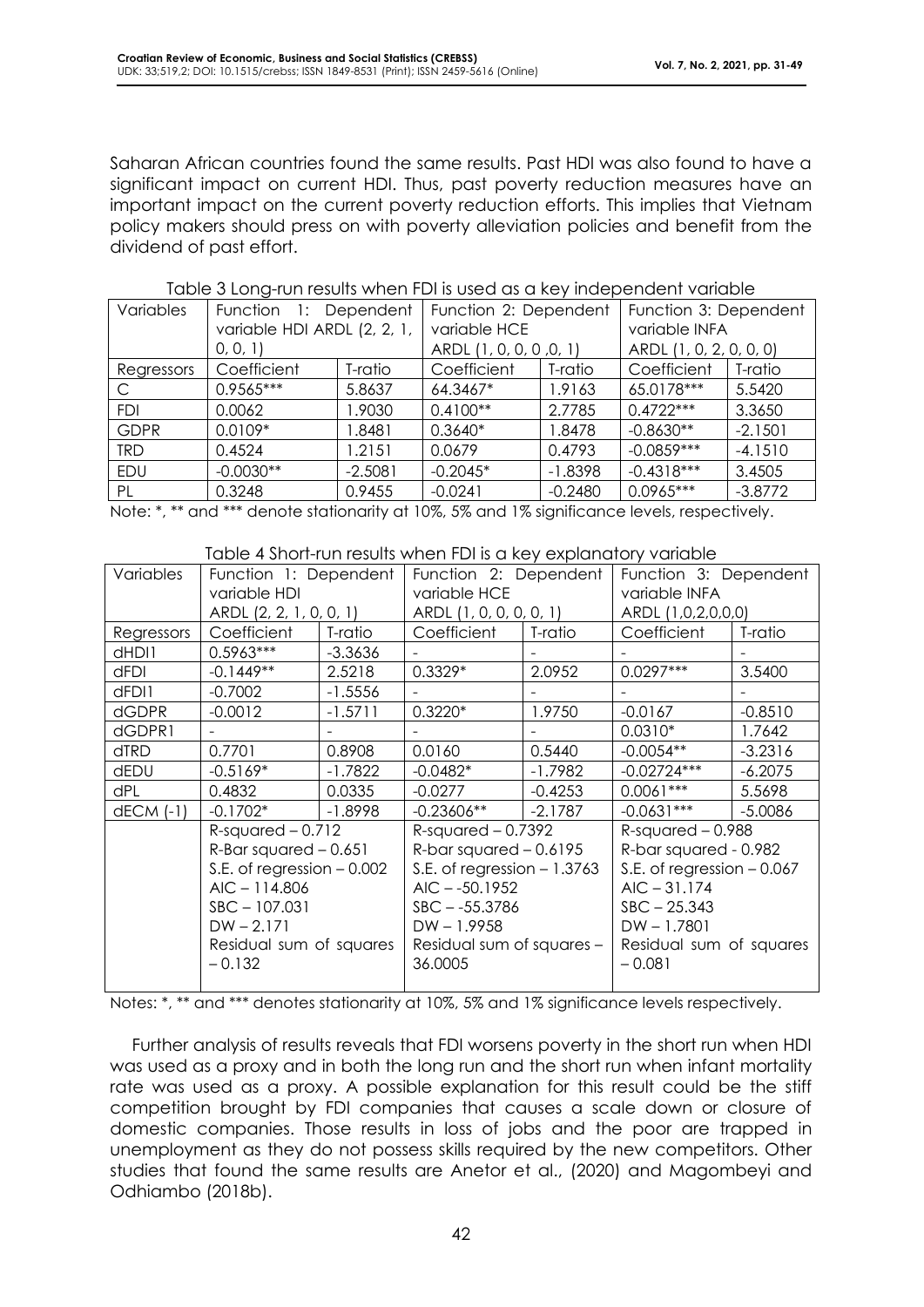Other results presented in Table 3 and Table 4 shows that GDP growth rate (GDPR) mitigates poverty in the long run when HDI is used as a proxy; GDPR reduces poverty in both the short run and the long run when household consumption is used as a proxy; and in the long run when infant mortality rate is used as a proxy. This finding points to the importance of economic growth in increasing the level of income in an economy, which consequently, increase economic activities, household income and affordability of basic services like education and health. Thus, Vietnam is encouraged to continue supporting economic growth policies in order to benefit in the poverty reduction agenda. Trade balance was found to reduce poverty in the long run and in the short run when infant mortality rate was used a proxy, while an insignificant impact in the long run and in the short run was found when HDI and household consumption expenditure were used as proxies. The results suggest that trade balance negatively affect income poverty. Education (EDU) was found to reduce poverty when infant mortality rate was used as a proxy for poverty. This finding suggests the importance of education in enhancing the ability of the poor to understand and undertake preventive health measures. Education was found to increase poverty when HDI and household consumption expenditure were used as proxies. These two proxies are more inclined to measuring household affordability, however, the negative impact could be monetary demands of sending children to school. This reduces household welfare in the short run and even in the long run if the children remain unemployed. Price level (PL) was found to have a negative impact on poverty when infant mortality rate was used as a measure of poverty in the long run and in the short run. According to Mohr (2015), there is a level of general price increase that ensures that producers in the economy are stimulated to produce more. This ideal price change, according to this study, ensures that health service provision is sufficient to meet household needs. However, price level was found to have insignificant impact on poverty when HDI and household consumption expenditure were used as proxies.

Table 5 and Table 6 report short run and long run results when external debt (EXD) is the main explanatory variable in the three functions, where poverty is measured by HDI, household consumption expenditure and infant mortality rate. The results reported in Table 5 – long-run results, and Table 6 – short-run results, show that external debt has a positive and significant impact on poverty, both in the long run and in the short run when poverty is measured by household consumption expenditure. These findings point to the poverty mitigating effect of external debt. These results are contrary to expectations and findings from other studies (see, Oyedele et al., 2013; Loko et al., 2003). This can be explained by external debt being a source of economic development funding, allowing the Vietnam government to support economic development and poverty alleviation programmes at a level that could not be attained when using internal resources. Thus, making the benefits of external debt higher than the cost associated with the burden of repayment. However, using the same poverty proxy, past household expenditure was found to alleviate current poverty. When HDI was used as a proxy for poverty, external debt was found to have an insignificant impact on poverty in the long run and a positive impact in the short run. When infant mortality rate was used as a proxy for poverty, external debt was found to reduce poverty in the long run and increase poverty in the short run. Thus, external debt reduces poverty in the short term and worsens poverty in the long run, according to the findings of this study. The results across all poverty proxies show a consistent poverty mitigating effect of external debt in the short run, irrespective of the poverty proxy used.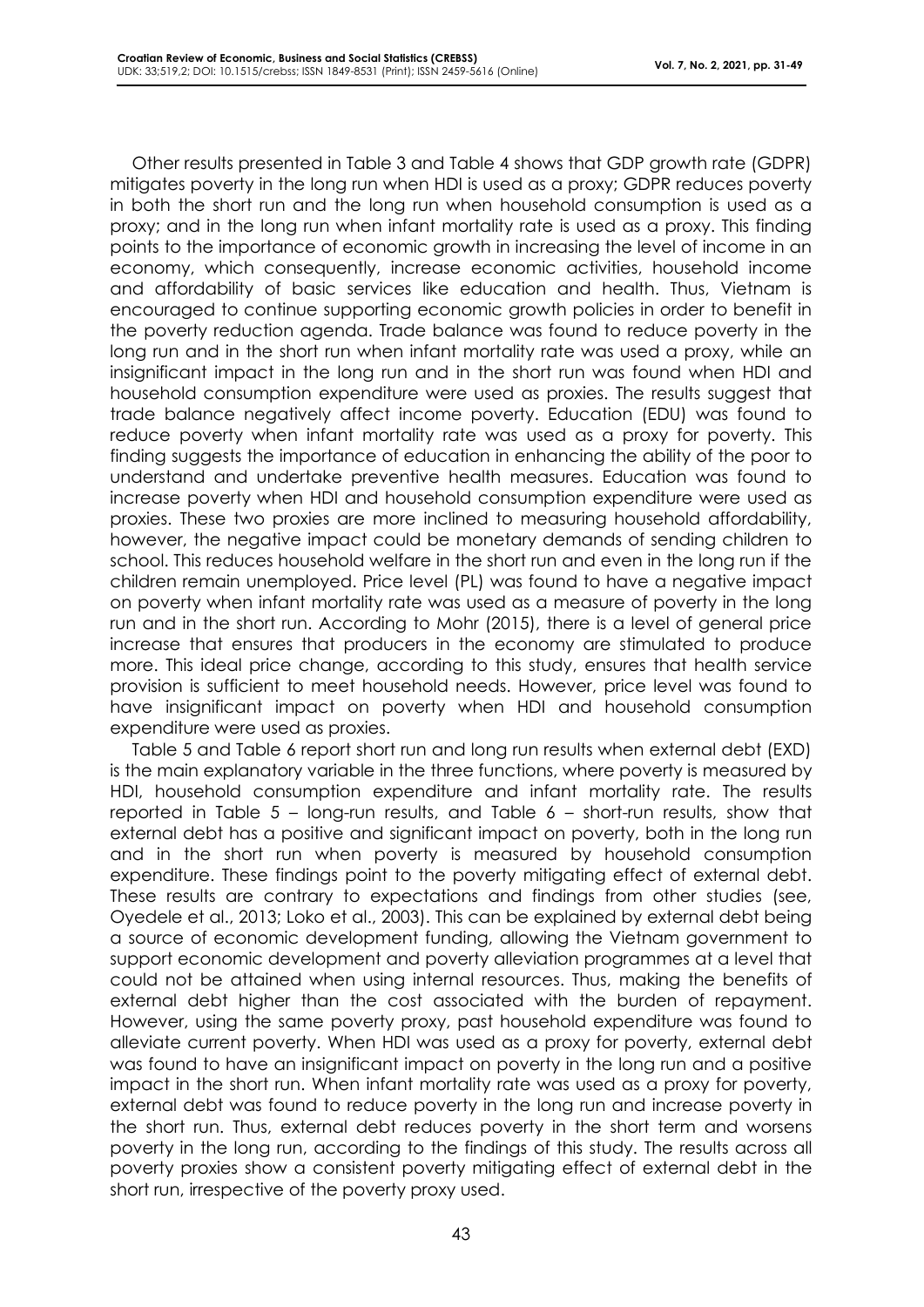| <u>table of Long ton total annon oxionial abbitis a koy inabponability anablo</u> |                       |           |                       |           |                       |           |  |  |
|-----------------------------------------------------------------------------------|-----------------------|-----------|-----------------------|-----------|-----------------------|-----------|--|--|
| Variables                                                                         | Function 4: Dependent |           | Function 5: Dependent |           | Function 6: Dependent |           |  |  |
|                                                                                   | variable HDI          |           | variable HCE          |           | variable INFA         |           |  |  |
|                                                                                   | ARDL (1,2,1,0,2,2)    |           | ARDL (1,0,2,0,0,2)    |           | ARDL (1,2,0,1,2,1)    |           |  |  |
| Regressors                                                                        | Coefficient           | T-ratio   | Coefficient           | T-ratio   | Coefficient           | T-ratio   |  |  |
| С                                                                                 | $0.8240***$           | 10.4508   | 35.4277***            | 3.323     | $-29.4479***$         | 4.8551    |  |  |
| <b>EXD</b>                                                                        | $-0.3426$             | $-0.2467$ | $0.0653***$           | 6.3810    | $0.02276***$          | 4.4491    |  |  |
| <b>GDPR</b>                                                                       | $-0.0087**$           | $-2.1610$ | 0.2241                | 0.6031    | $-0.0801***$          | $-0.7027$ |  |  |
| <b>TRD</b>                                                                        | $0.7188**$            | 2.4442    | $0.0744*$             | 1.9422    | $-0.0389***$          | $-4.4617$ |  |  |
| EDU                                                                               | $-0.0021***$          | $-4.0311$ | $0.2081**$            | 2.4914    | $-0.0661$             | $-1.1205$ |  |  |
| PL                                                                                | 0.1114                | 0.2950    | $-0.0651**$           | $-2.3258$ | $-0.0036$             | $-0.2833$ |  |  |

Table 5 Long-run results when external debt is a key independent variable

Note: \*, \*\* and \*\*\* denote stationarity at 10%, 5% and 1% significance levels, respectively.

| Variables    |                             | Function 4: Dependent   | Function 5: Dependent      |                    |                            | Function 6: Dependent |
|--------------|-----------------------------|-------------------------|----------------------------|--------------------|----------------------------|-----------------------|
|              | variable HDI                |                         | variable HCE               |                    | variable INFA              |                       |
|              | ARDL (1,2,1,0,2,2)          |                         |                            | ARDL (1,0,2,0,0,2) |                            | ARDL (1,2,0,1,2,1)    |
| Regressors   | Coefficient                 | T-ratio                 | Coefficient                | T-ratio            | Coefficient                | T-ratio               |
| dHDI1        | $-0.7473***$                | $-4.5088$               |                            |                    |                            |                       |
| dHEC1        |                             |                         | $0.4658**$                 | 2.1582             |                            |                       |
| dEXD         | $0.1773**$                  | 2.4890                  | $0.0546***$                | 3.0363             | $-0.9717$                  | $-0.7240$             |
| dEXD1        |                             |                         |                            |                    | $-0.0030***$               | $-3.6894$             |
| <b>dGDPR</b> | $-0.8810$                   | $-0.0138$               | 0.1875                     | 0.6283             | $-0.01423$                 | 0.8089                |
| dGDPR1       | $0.0020***$                 | 2.8228                  |                            |                    |                            |                       |
| dTRD         | $0.2605***$                 | 3.1057                  | $0.0623*$                  | 2.0511             | $-0.0043**$                | $-2.3326$             |
| dEDU         | $-0.0016***$                | $-2.9829$               | $0.4045*$                  | 1.9967             | $-0.0086$                  | 0.9346                |
| dEDU1        | 0.2331                      | $-0.5985$               |                            |                    | $0.0224**$                 | 2.6178                |
| dEDU2        | $-0.0026***$                | 3.7122                  |                            |                    |                            |                       |
| dPL          | 0.4036                      | 0.2597                  | 0.0063                     | 0.0887             | $-0.0045$                  | $-1.3801$             |
| $ECM$ (-1)   | $-0.3623$                   | $-1.9761$               | $-0.8370***$               | $-3.6305$          | $-0.1772***$               | $-3.9912$             |
|              | $R$ -squared $-0.87$        |                         | $R$ -squared $-0.640$      |                    | $R$ -squared $-0.995$      |                       |
|              | $R$ -bar squared $-0.729$   |                         | R-bar squared $-0.449$     |                    | $R$ -bar Squared $-0.991$  |                       |
|              | S.E of regression $-0.0021$ |                         | S.E of regression $-1.290$ |                    | S.E of Regression - 0.0474 |                       |
|              | $AIC -118.498$              |                         | $AIC - -48.879$            |                    | $AIC - 39.8723$            |                       |
|              | $SBC - 109.891$             |                         | $SBC - -55.3584$           |                    | $SBC - 31.4493$            |                       |
|              | $DW - 2.184$                |                         | $DW - 2.360$               |                    | $DW - 2.2368$              |                       |
|              |                             | Residual Sum of Squares | Residual Sum of Squares    |                    | Residual sum of squares    |                       |
|              | $-0.570$                    |                         | $-28.1600$                 |                    | $-0.0315$                  |                       |

Note: \*, \*\* and \*\*\* denote stationarity at 10%, 5% and 1% significance levels, respectively.

Other results presented in Table 5 and Table 6 confirm that GDPR reduces poverty in the short run, but increases poverty in the long run when HDI is used as poverty proxy. However, when infant mortality rate is used as a proxy, GDPR reduces poverty in the long run. GDPR was found to have an insignificant impact in the long run and in the short run when household consumption expenditure was used as a proxy for poverty. Trade balance has a positive impact on poverty in the short run and the long run when poverty is proxied by HDI and household consumption expenditure. When infant mortality rate is used as a proxy, a negative relationship was registered in both the long run and the short run, indicating poverty alleviating effect of trade balance. Hence, across all poverty proxies, trade balance was confirmed to have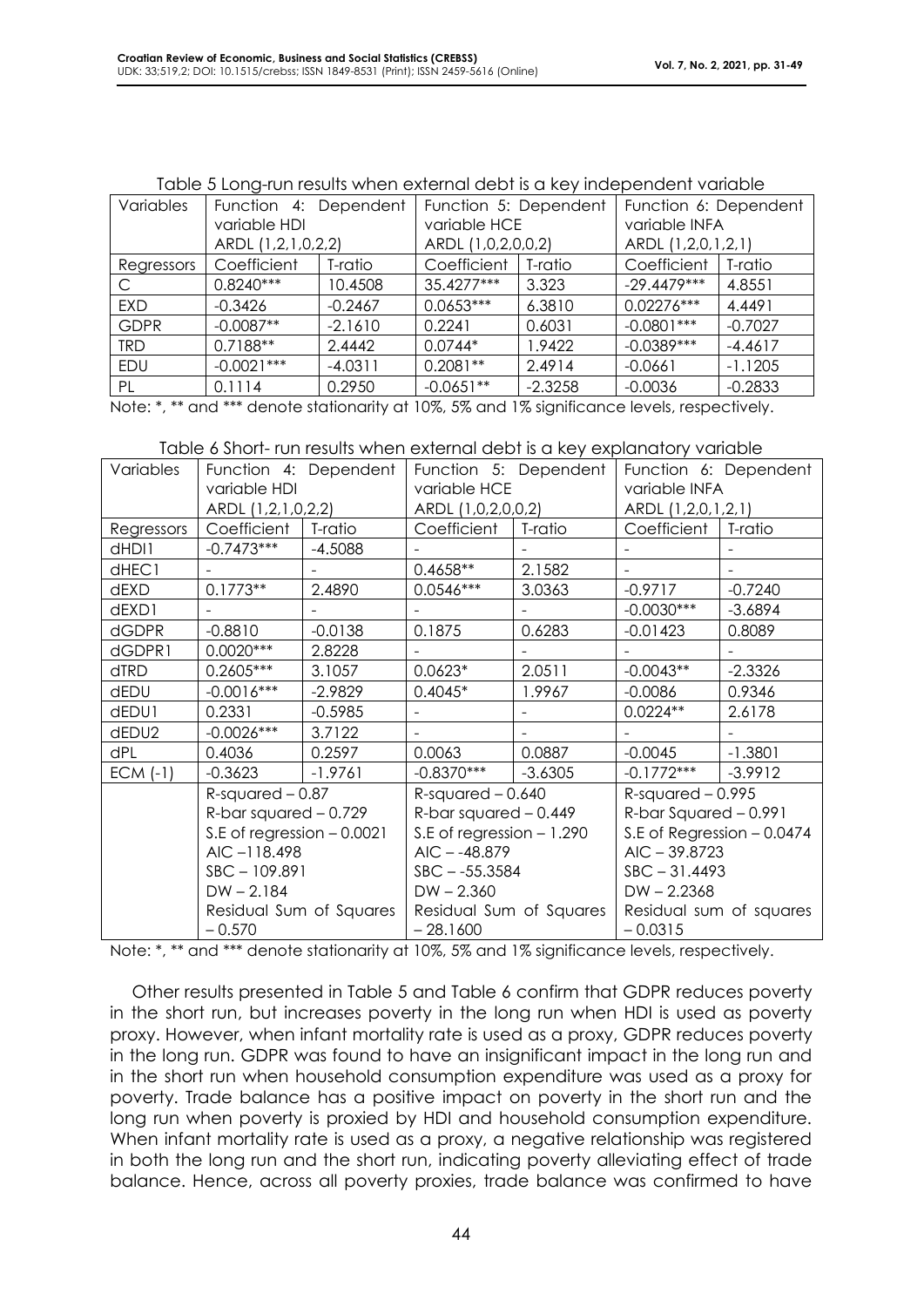poverty mitigating effect irrespective of the period considered. Thus, the Vietnam's government policy to advance international relations would also work towards poverty reduction, among other policy initiatives.

Education increases poverty in the long run and the short run when HDI was used as a proxy. When infant mortality rate was used as a proxy for poverty, education was found to have an insignificant impact on poverty in the long but a poverty alleviating effect in the short run. However, when poverty is measured by household consumption expenditure, education was found to mitigate poverty in the long run and in the short run. The price level was found to have an insignificant impact in the long run and increases poverty in the short run when household consumption expenditure was used as a proxy. Thus, high prices erode the purchasing power of the households in the short run, worsening poverty (Mohr and Associates, 2015). However, when poverty was proxied by infant mortality rate and household consumption expenditure, price level was found to be insignificant, regardless of the period considered. A summary of the results is reported in Table 7.

| Poverty<br>Proxy | Period    | <b>FDI</b> | Foreign capital inflow proxy - | - External debt | Foreign capital inflow proxy |  |  |  |  |
|------------------|-----------|------------|--------------------------------|-----------------|------------------------------|--|--|--|--|
|                  |           | Sign       | Impact                         | Sign            | Impact                       |  |  |  |  |
| HDI              | LR        | insig      | No impact                      | insig           | No impact                    |  |  |  |  |
|                  | <b>SR</b> |            | Increases poverty              | +               | Reduces poverty              |  |  |  |  |
| <b>HCE</b>       | LR        |            | Reduces poverty                |                 | Reduces poverty              |  |  |  |  |
|                  | <b>SR</b> |            | Reduces poverty                |                 | Reduces poverty              |  |  |  |  |
| <b>INFA</b>      | LR        | $\,{}^+$   | Worsens poverty                |                 | Worsens poverty              |  |  |  |  |
|                  | <b>SR</b> |            | Worsens poverty                |                 | Reduces poverty              |  |  |  |  |

Table 7 A summary of the findings

Note: Insig = insignificant; + = positive impact; - = negative impact; LR = Long run; SR = Short run.

The explanatory power of functions 1-3, where FDI was used as a key explanatory variable are 71%, 74%, and 98% respectively; while for functions 4-6, where external debt was used as a key explanatory variable, were found to be 87%, 64% and 99% respectively. All the functions have a high explanatory power, implying a correct specification was made. The error correction terms [ECM (-1)] for all the models were found to be negative and statistically significant as expected.

Serial correlation, normality, functional form, and heteroscedasticity tests were performed on functions 1-6. All the functions passed all the diagnostic tests. Table 8 presents the diagnostic results for functions 1-6.

| LM Test Statistic         | Results    |                |            |                      |                |             |  |  |  |
|---------------------------|------------|----------------|------------|----------------------|----------------|-------------|--|--|--|
|                           | Function   | Function<br>-2 | Function 3 | <b>Function</b><br>4 | Function<br>.5 | Function 6  |  |  |  |
|                           | (HDI, FDI) | (HCE, FDI)     | (INFA,FDI) | (HDI, EXD)           | (HCE, EXD)     | (INFA, EXD) |  |  |  |
| Serial<br>Correlation     | 0.863      | 0.517          | 0.0394     | 1.813                | 2.721          | 1.0707      |  |  |  |
| (CHSQ <sub>1</sub> )      | [0.353]    | [0.472]        | [0.842]    | [0.502]              | [0.201]        | [0.214]     |  |  |  |
| Functional<br>Form        | .020       | 0.462          | 1.163      | 2.022                | 1.570          | 0.882       |  |  |  |
| (CHSQ <sub>1</sub> )      | [0.312]    | [0.735]        | [0.413]    | [0.382]              | [0.210]        | [0.348]     |  |  |  |
| Normality<br>(CHSQ)       | .698       | 1.2394         | 1.038      | 0.337                | 2.378          | 0.479       |  |  |  |
|                           | [0.274]    | [0.538]        | [0.595]    | [0.845]              | [0.305]        | [0.787]     |  |  |  |
| <b>Heteroscedasticity</b> | 2.063      | 1.581          | 0.006      | 0.561                | 1.471          | 0.009       |  |  |  |
| (CHSG 1)                  | [0.15]     | [0.518]        | [0.940]    | [0.454]              | [0.204]        | [0.925]     |  |  |  |

Table 8 Diagnostic test – Functions 1-6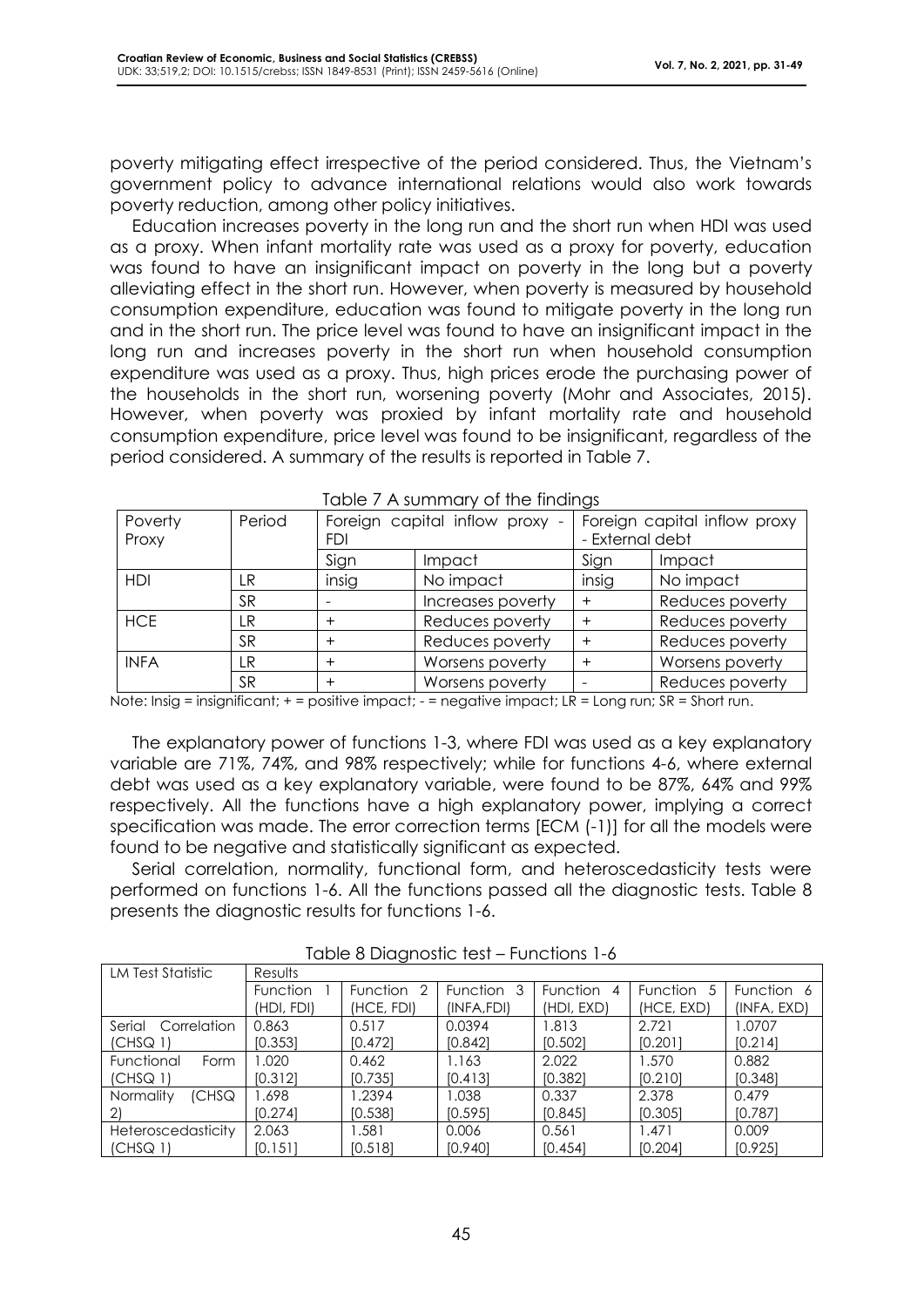Figure 4 shows the Cumulative Sum of Recursive Residuals (CUSUM) and Cumulative Sum of Squares of Recursive Residuals (CUSUMSQ) plots for Functions 1-6.



Figure 4 Plot of CUSUM and CUSUMSQ for Functions 1-6 Note: Straight lines represent critical bounds at 5% level of significance.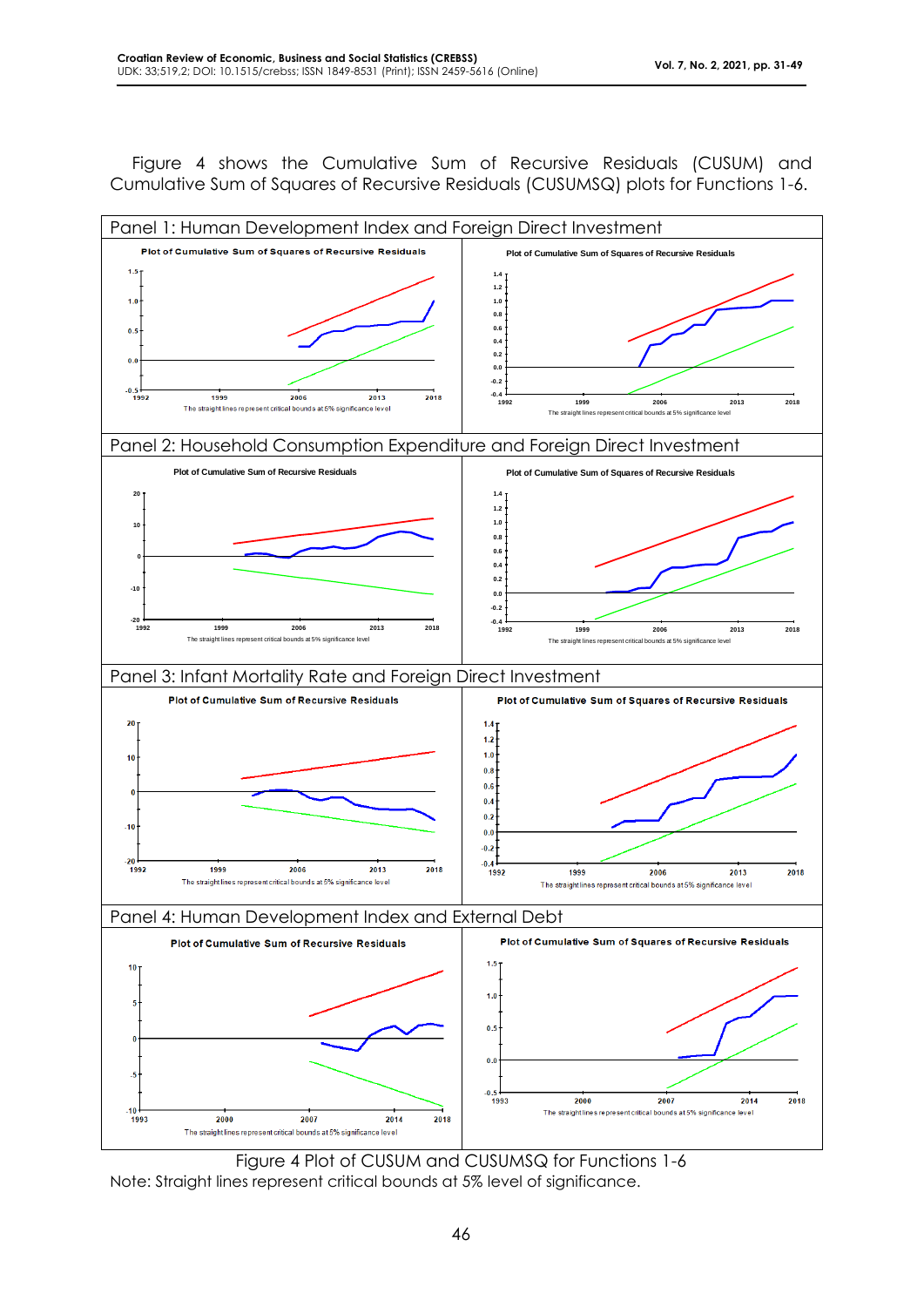



The CUSUM and CUSUMQ plots show that parameters in the models are stable at 5% bounds.

# **Conclusion**

This study investigates the impact of foreign capital inflows on poverty in Vietnam using annual time series data from 1990 to 2018. The study used two proxies of foreign capital inflows namely, foreign direct investment and external debt. The study attempted to close the gap in the literature by investigating the nature of the relationship between poverty and foreign capital inflows using the ARDL approach.

The results of the study have revealed that FDI reduces poverty when household consumption expenditure is used as a proxy both in the long run and in the short run. When infant mortality rate is used as a proxy, FDI was found to worsen poverty, irrespective of the time frame under consideration. The same results were confirmed in the short run, when HDI was used as a proxy, while an insignificant impact was found to exist in the long run. When external debt is used as a measure of foreign capital inflow; external debt was found to reduce poverty, in both the long and the short run, when poverty is measured by household consumption expenditure. The same results were confirmed in the short run when poverty was measured by infant mortality rate and HDI. External debt worsened poverty in the long run, when infant mortality rate was used as a proxy.

It can be concluded that the impact of foreign capital inflows on poverty in Vietnam varies depending on the type of capital flow, the poverty proxy used and the time under consideration. FDI plays a less significant role in poverty reduction in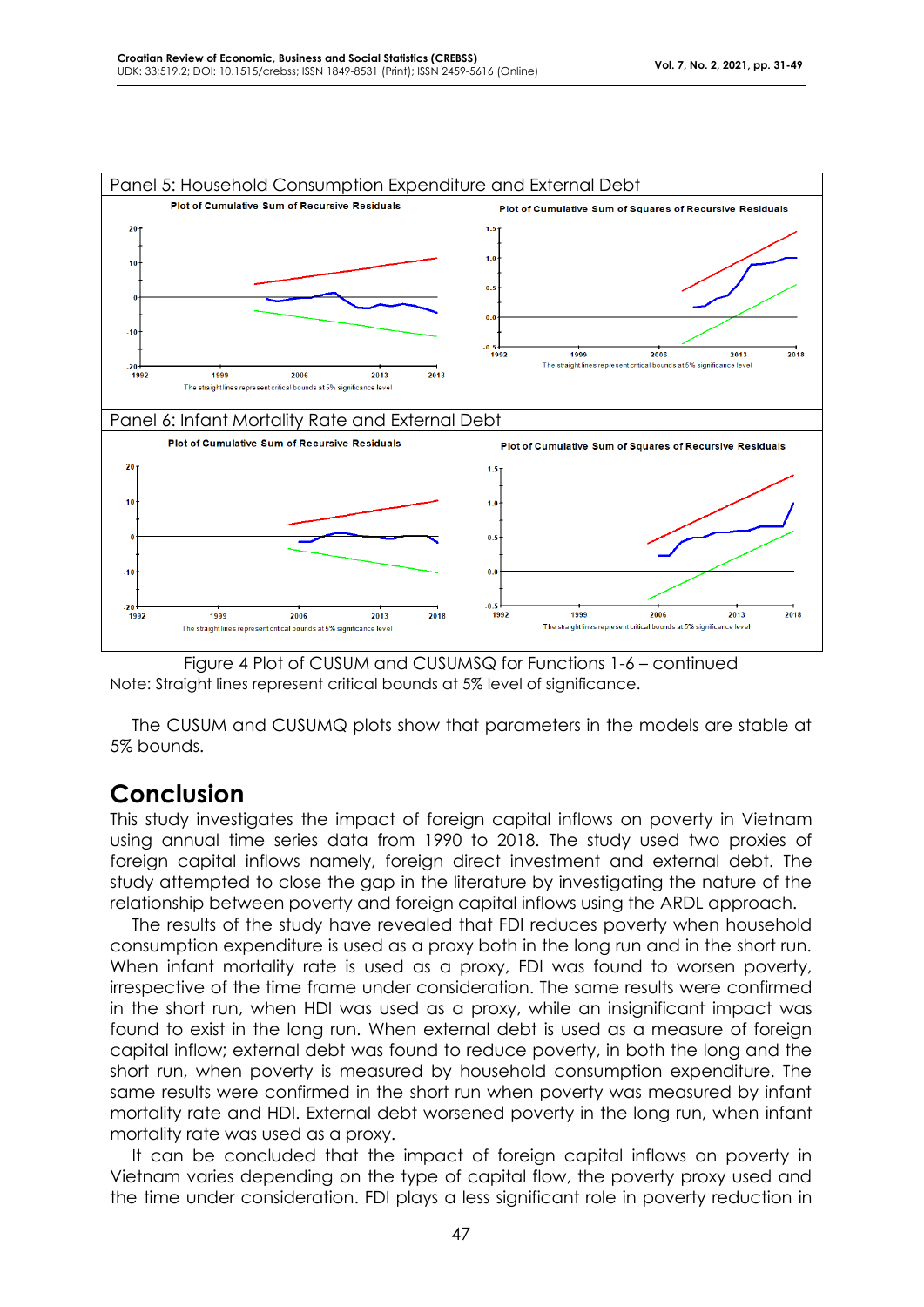Vietnam as confirmed by one out of three poverty proxies. It is, therefore, recommended that Vietnam continues to support FDI in the fight against income poverty as confirmed by the significant impact of FDI on household consumption expenditure. However, policy makers need to take cognisance that the approach to poverty alleviation should be multipronged. The impact of external debt on poverty revealed the importance of external debt in reducing poverty in Vietnam. This was confirmed by three poverty proxies where external debt was found to have a negative impact on poverty. According to these findings, Vietnam can benefit from additional funds gained from external borrowing to increase support on poverty reduction programmes.

## **References**

- 1. Akinmulegun, S. O. (2012). Foreign direct investment and standard of living in Nigeria. *Journal of Applied Finance and Banking*, Vol. 2, No. 3, pp. 295-309.
- 2. Akram, N. (2016). Public debt and pro-poor economic growth evidence from South Asian countries. *Economic Research*, Vol. 29, No. 1, pp. 746-757.
- 3. Ali, M., Nishat, M., Anwar, T. (2010). Do foreign inflows benefit Pakistan poor? *The Pakistan Development Review*, Vol. 48, No. 4, pp. 715-738.
- 4. Anetor, F. O., Esho, E., Verhoef, G. (2020). The impact of foreign direct investment, foreign aid, and trade on poverty reduction: Evidence from Sub-Saharan African countries. *Cogent Economics & Finance*, Vol. 8, No. 1, pp. 1-14.
- 5. Fauzel, S., Seetanah, B., Sannassee, R. V. (2015). Foreign direct investment and welfare nexus in Sub-Saharan Africa. *The Journal of Developing Areas*, Vol 49, No. 5, pp. 271-283.
- 6. Fowowe, B., Shuaibu, M. I. (2014). Is foreign direct investment good for the poor? New evidence from African Countries. *Eco Change Restruct*, Vol. 47, pp. 321-339.
- 7. German Development Institute (2020). *The comprehensive Poverty Reduction and Growth Strategy in Vietnam: Process, donor contribution and Prospects for its implementation*. Available at files.ethz.ch. [06 September 2020].
- 8. Gohou, G., Soumare, I. (2012). Does foreign direct investment reduce poverty in Africa and are there regional differences. *World Development*, Vol. 40, No. 1, pp. 75-95.
- 9. Gorg, H., Greenaway, D. (2004). Much ado about nothing? Do domestic firms really benefit from foreign direct investment? The World Bank Research. *Observer*, Vol. 19, No. 2, pp. 171-197.
- 10.Huang C., Teng, k., Tsai, P. (2010). Inward and outward foreign direct investment and poverty reduction: East Asia versus Latin America. *Review of World Economics*, Vol. 146, No. 4, pp. 763-779.
- 11.IMF (2006). Vietnam: Poverty Reduction Strategy Paper-Annual Progress Report. Available at imf.org [06 September 2020].
- 12.Johansen, S., Juselius, K. (1990). Maximum likelihood estimation and inference on cointegration -with applications to the demand for money. *Oxford Bulletin of Economics and Statistics*, Vol. 52, No. 2, pp. 169-210.
- 13.Krugman, P. (1988). Financing vs Forgiving a debt overhang. *Journal of Development Economics*, Vol. 29, pp. 253-268.
- 14.Loko, B., Mlachila, M., Nallari, R., Kalonji, K., (2003). The Impact of External Indebtness on Poverty in Low-Income Countries. *IMF Working Papers*, No. 03/61.
- 15.Magombeyi, M. T., Odhiambo, M. (2017). Foreign direct investment and poverty reduction. *Comparative Economic Research*, Vol. 20, No. 2, pp. 73-89.
- 16.Magombeyi, M. T., Odhiambo, M. (2018a). Dynamic impact of FDI on poverty reduction: Empirical Evidence from South Africa. *Sustainable Cities and Society*, Vol. 39, pp. 519- 526.
- 17.Magombeyi, M. T., Odhiambo, M. (2018b). FDI inflows and poverty reduction in Botswana: an empirical investigation. *Cogent Economics and Finance*, Vol. 6, No. 1, pp. 1-15.